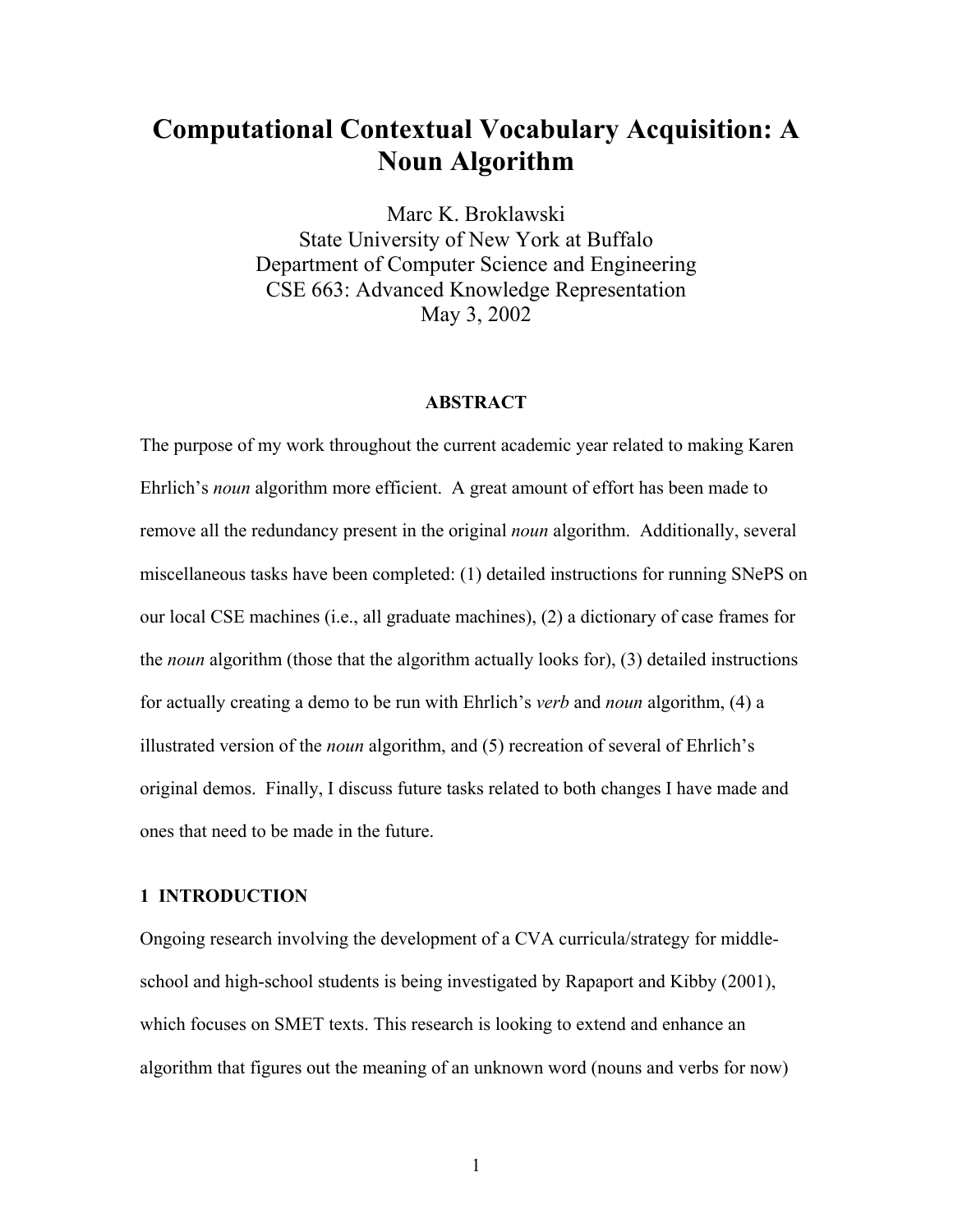from context, developed by Ehrlich (1995); in which her focus was on having a reader naturally acquire unknown vocabulary. That is to acquire vocabulary without resorting to asking someone or looking it up in a dictionary. This algorithm builds a dictionary-style definition consisting of specific kinds of information such as: actions, ownership, function, and structure.

I have been slowly doing tasks throughout the current academic year related to improving and enhancing Karen Ehrlich's *noun* algorithm (Ehrlich 1995). By improving, I mean more specifically making the *noun* algorithm more efficient. The code contained a great deal of redundancy that has been eliminated. In addition, I have eliminated a particular error in the algorithm that had caused it to report back incorrect information.

During the past year, I have completed many miscellaneous tasks that were meant to facilitate the coding of several passages by a few students. I provided these students with several tools to get started with: (1) detailed instructions for running SNePS on our local CSE machines (i.e., all graduate machines), (2) a dictionary of case frames for the *noun* algorithm (those that the algorithm actually looks for), (3) detailed instructions for actually creating a demo to be run with Ehrlich's *verb* and *noun* algorithm, (4) a illustrated version of the *noun* algorithm, and (5) recreation of several of Ehrlich's original demos (those in Ehrlich 1995).

In addition to the above, during the Fall '01 semester, Professor William J. Rapaport, Scott T. Napieralski, and I derived a streamlined English version of *noun* algorithm. Scott followed up this streamlined version with a more detailed English version as well.

#### **2 VARIOUS DETAILED INSTRUCTIONS**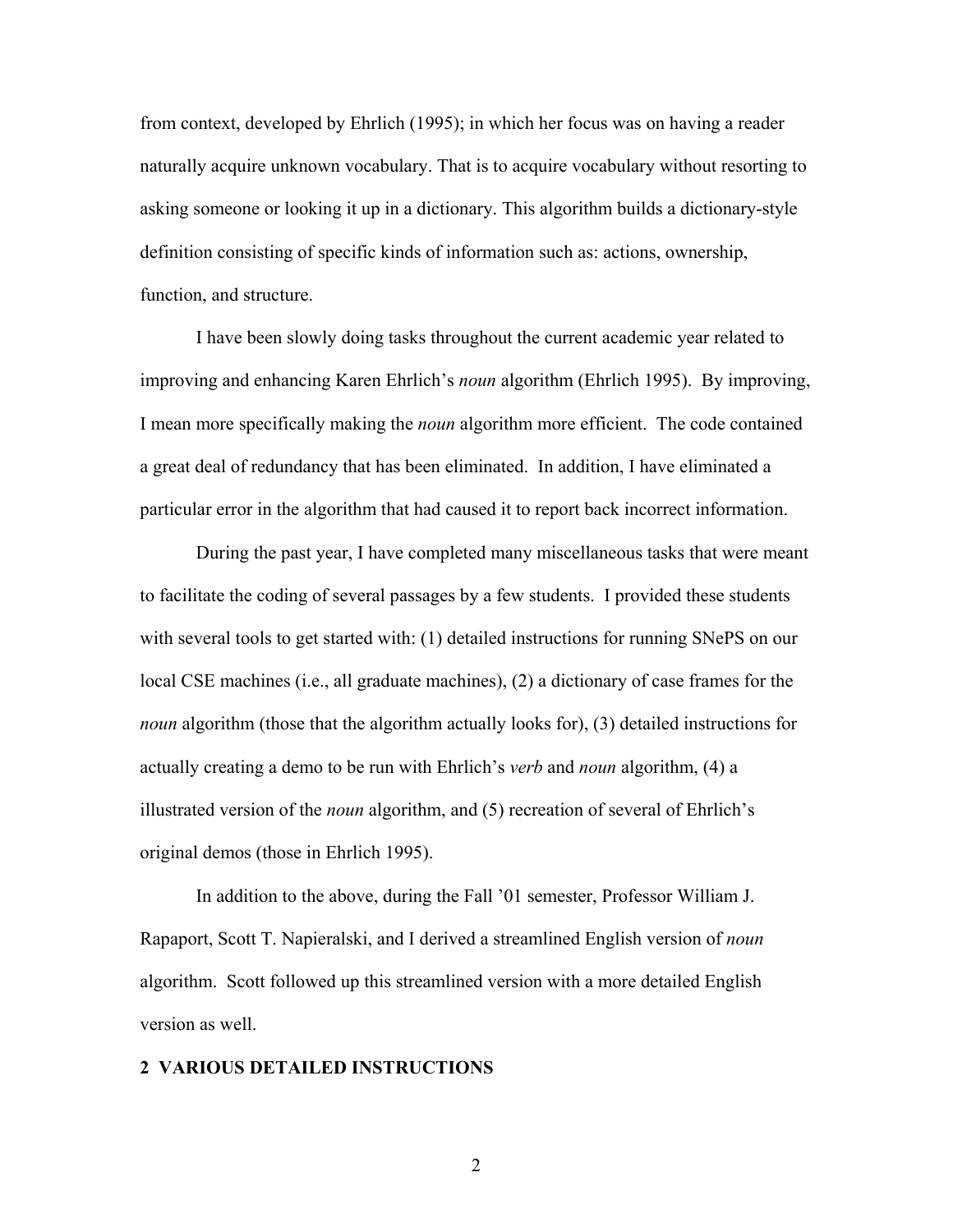This section includes important running instructions for the verb and noun algorithms and

SNePS on a UB CSE department machine, and detailed instructions on creating .demo

files for passages.

### **2.1 Instructions for Running CVA Algorithm and [SNePS](http://www.cse.buffalo.edu/sneps) on [UB](http://www.buffalo.edu/) [CSE](http://www.cse.buffalo.edu/) Machines**

- Start  $Lisp$ 
	- o From within [Emacs](http://www.emacs.org/) or [XEmacs](http://www.xemacs.org/), press M-x (the M-x is generated by pressing the Esc  $+ x$  keys), then type run-old-acl.
		- Note: This will **ONLY** work if you have already added (load "cselisp.el") to your .emacs file [\(click here for a sample .emacs](http://www.cse.buffalo.edu/%7Emkb3/sample.emacs.html) [file](http://www.cse.buffalo.edu/%7Emkb3/sample.emacs.html)).
	- o From shell prompt, type old-acl.
- To load [SNePS,](http://www.cse.buffalo.edu/sneps) at the [Lisp](http://www.franz.com/) prompt type:
	- o (load "/projects/snwiz/bin/sneps") or
	- o :ld /projects/snwiz/bin/sneps
- At the [Lisp](http://www.franz.com/) prompt, to load the noun algorithm, type:
	- o (load "/projects/rapaport/CVA/mkb3.CVA/src/fast.code") or
	- o :ld /projects/rapaport/CVA/mkb3.CVA/src/fast.code
- Now start **SNePS** by typing (sneps) at the [Lisp](http://www.franz.com/) prompt.
- Load your demo (CVA passage) by typing (demo " $\leq$ pathname $\geq$  / $\leq$ filename $\geq$ ") at the [SNePS](http://www.cse.buffalo.edu/sneps) prompt.
	- $\circ$  <pathname> = path to directory where demo file is found
	- $\circ$  <filename> = demo file name
	- o Example CVA demos can be found in /projects/rapaport/CVA/mkb3.CVA/demos/
		- Refer to these demos, to see what must be included in your CVA passages to run correctly.
		- Notice that the demos load the noun algorithm; thus, if we run a demo, it is not necessary to manually load the noun algorithm as above.
		- It is also important to note that prefixing anything by a  $\land$  at the [SNePS](http://www.cse.buffalo.edu/sneps) prompt or within a demo file will allow you to call something in [Lisp](http://www.franz.com/) from [SNePS.](http://www.cse.buffalo.edu/sneps)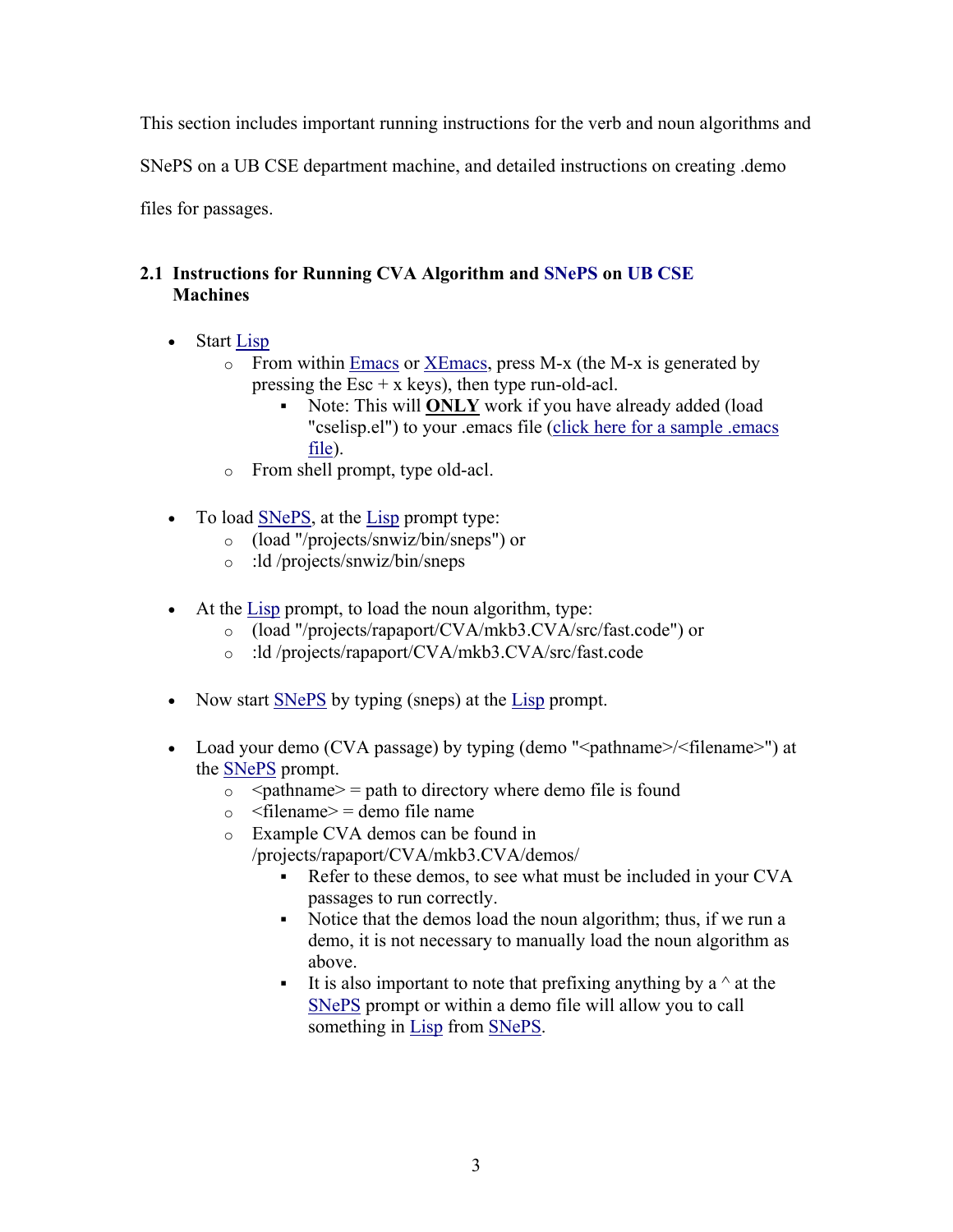It is important to note several things regarding the above instructions. First, I have chosen to advise students to run an old version of Allegro Common Lisp (run-old-acl or old-acl). Currently, the old version of Allegro Common Lisp (ACL) on our Computer Science and Engineering local subnet is 5.0.1 (Enterprise Edition, for SPARC). The reason for running an older version of ACL at the current time is a problem with SNePS interacting with the newer version of ACL (6.1). More specifically, the problem is that the Lisp image currently shipped with ACL is no longer case-insensitive upper. A fix is in the works by Fran Johnson (current SNWIZ), which is in beta testing right now. Once this passes beta, the new version (called by either run-acl or acl) should be used, and these instructions should be updated to reflect this change.

In addition, it is important to note that in order to run both ACL and SNePS in XEmacs or Emacs, you **must** load "cselisp.el" in your .emacs file. This file can be found in your home directory by typing "ls –al" at the shell prompt. The instructions include the following sample .emacs file (showing you how to load "cselisp.el"):

(custom-set-variables '(user-mail-address "abc@zooloo.cs.buf.EDU" t) '(query-user-mail-address nil)) (custom-set-faces) (load "cselisp.el")

Note that this sample .emacs file can be found at

<http://www.cse.buffalo.edu/~mkb3/sample.emacs.html>. Also it can be found in my CVA directory at /projects/rapaport/CVA/mkb3.CVA/instructs/sample.emacs.html.

 Additionally, the *Instructions for Running CVA Algorithm and [SNePS](http://www.cse.buffalo.edu/sneps) on [UB](http://www.buffalo.edu/) [CSE](http://www.cse.buffalo.edu/) Machines* can be found at<http://www.cse.buffalo.edu/~mkb3/sneps.cva.noun.inst.html>.

Also it can be found in my CVA directory at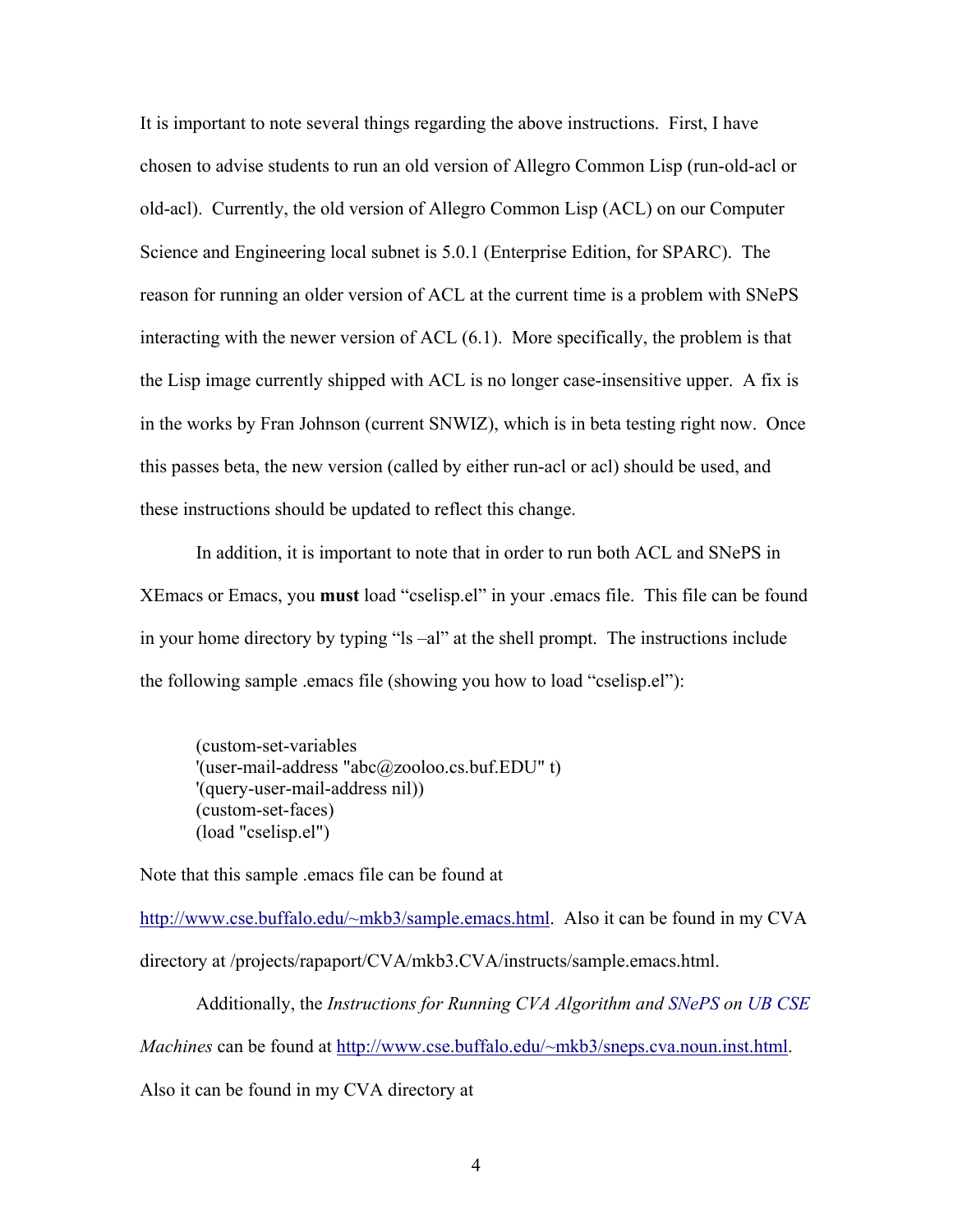/projects/rapaport/CVA/mkb3.CVA/instructs/sneps.cva.noun.inst.html.

#### **2.1 Instructions for Creating a Runnable Demo using The Verb or Noun Algorithm**

;;; Reset the network (resetnet t) ;;; Don't trace infer  $\gamma$ (setq snip:\*infertrace\* nil) ;;; Load all valid relations (intext "/projects/rapaport/CVA/mkb3.CVA/rels/rels") ;;; Compose necessary paths, so that the Noun/Verb Algorithm ;;; functions correctly (intext "/projects/rapaport/CVA/mkb3.CVA/paths/paths") ;;; Load Karen Ehrlich's Noun/Verb Algorithm ^(load "/projects/rapaport/CVA/mkb3.CVA/src/fast.code") ;;; Load Knowledge Base (intext "/projects/rapaport/CVA/mkb3.CVA/kbs/cat.base")

The above is a sample "header block" that must be present at the beginning of a .demo file in order to successfully run a demo using the verb or noun algorithm. Note that the three semicolons (;;;) denote a comment and not a SNePSUL or Lisp command. The header block contains six statements, where some are **mandatory** and some are **optional**.

The first thing that the user should do is reset the network, "(resetnet t)." This removes all previously built nodes and clears all previous user-entered relations (defaults back to pre-defined SNePS relations *only*). This statement is **optional**, but is **highly recommended**. This will ensure that the user is starting with a clean slate, and facilitates discovering possible errors more easily. Other nodes that have been previously built during other demos can influence the validity of the dictionary-like definition produced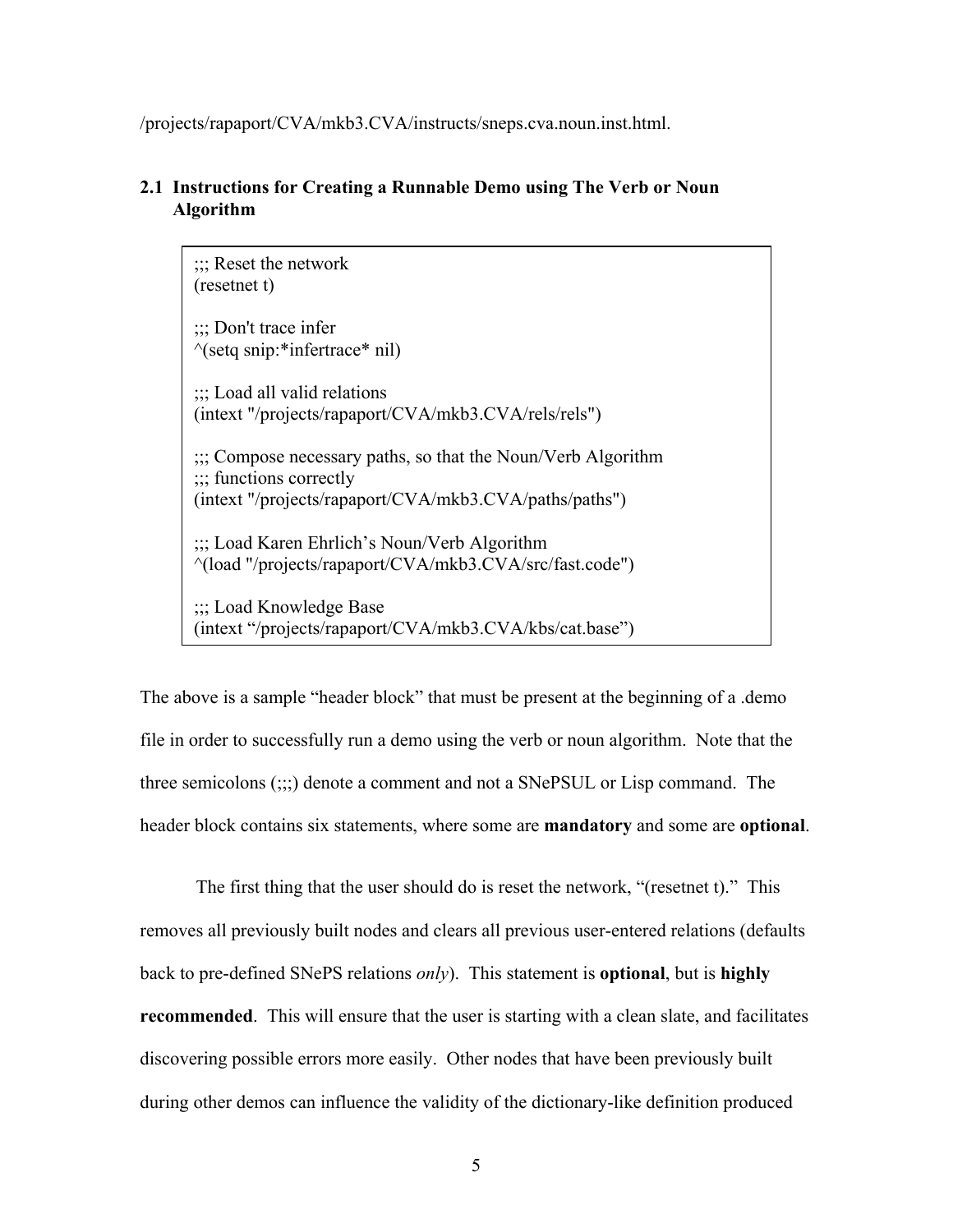by the verb and noun algorithms.

Next, the SNIP variable \*infertrace\* is set to nil (thus disabling infertrace). This statement is **optional**. However, I usually choose to set this variable to nil (it is set to true by default), since it makes a longer demo more easily readable. For a further explanation of this SNIP variable, refer to the SNePS 2.5 User Manual at <http://www.cse.buffalo.edu/~jsantore/snepsman>.

The next thing that must be done is to load all relations that are specific to the verb or noun algorithm. This is accomplished by using the "intext" command above. The "intext" command simply reads a sequence of SNePSUL commands from a specified file (in our case, the paths file) and executes each of them. As it reads each of the SNePSUL commands, it doesn't echo them. Note that your path to Ehrlich specific relations may differ from above, depending on the location of the rels file. The rels file can be found in my CVA directory at /projects/rapaport/CVA/mkb3.CVA/rels/rels. This statement is **mandatory** for the verb and noun algorithms to properly function.

In addition to loading the rels, it is also **mandatory** to load certain paths that will be used for path-based inference within the verb and noun algorithms. Similarly to loading the relations, we use the "intext" command to load the paths. These paths are important since loading them will ensure that the verb and noun algorithms are correctly functioning. Again, note that your path to Ehrlich specific paths may differ from above, depending on the location of the paths file. The paths file can be found in my CVA directory at /projects/rapaport/CVA/mkb3.CVA/paths/paths.

Next, it is absolutely **mandatory** to load the verb or noun algorithm. This is done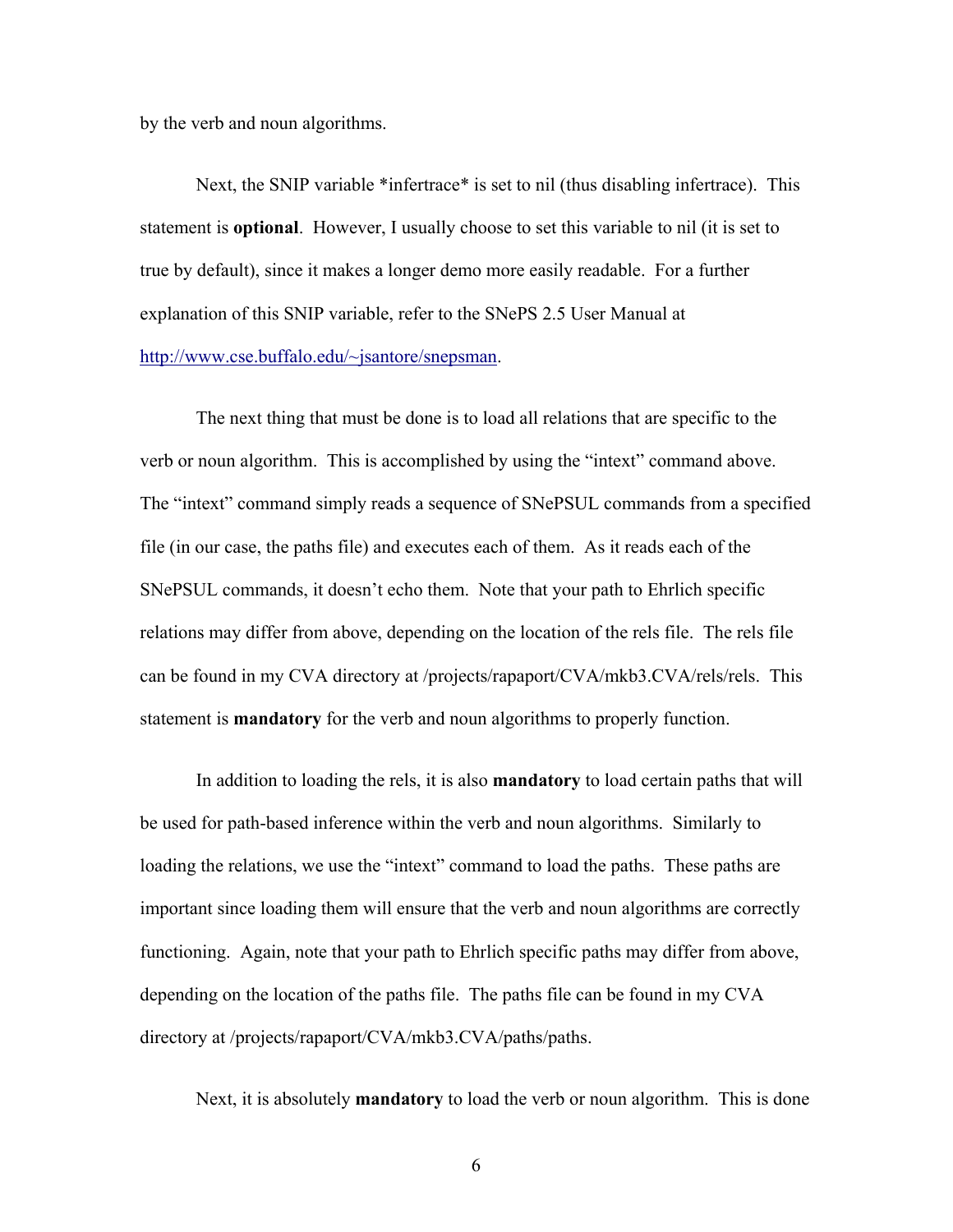with the Lisp "load" function. Since the demo is running inside SNePS, we can initiate a Lisp call by preceding the "load" function with a carat  $(\wedge)$ . It is also recommended that the new fast KE verb or noun algorithm be used (fast.code), as opposed to the slower, original verb or noun algorithm (code). This new fast algorithm will be described in **Section 4**, below.

Finally, if a knowledge base is needed for the demo, you can use the "intext" command to load it. This is **optional** and depends on whether you require a knowledge base with your demo. Note that your path to the knowledge base may differ from above, depending on the location of your knowledge-base file. All knowledge-base files are appended with a .base (indicating that it is a knowledge-base file). I suggest that, if your demo is called "cat.demo" and you require a knowledge base, you call it "cat.base". The knowledge-base files for our sample demos can be found in my CVA directory at /projects/rapaport/CVA/mkb3.CVA/kbs/<filename> (where <filename> is the name of the knowledge-base file).

After the "header block," you can begin representing your passage containing some unknown word. As an example, look at the cat.demo in my CVA directory at /projects/rapaport/CVA/mkb3.CVA/demos/cat.demo. You will find many other demos in here as well.

# These complete instructions can be found at

<http://www.cse.buffalo.edu/~mkb3/create.demos.html>. In addition, they can be found in my CVA directory at /projects/rapaport/CVA/mkb3.CVA/instructs/create.demos.html.

#### **3 A Dictionary of CVA SNePS Case Frames**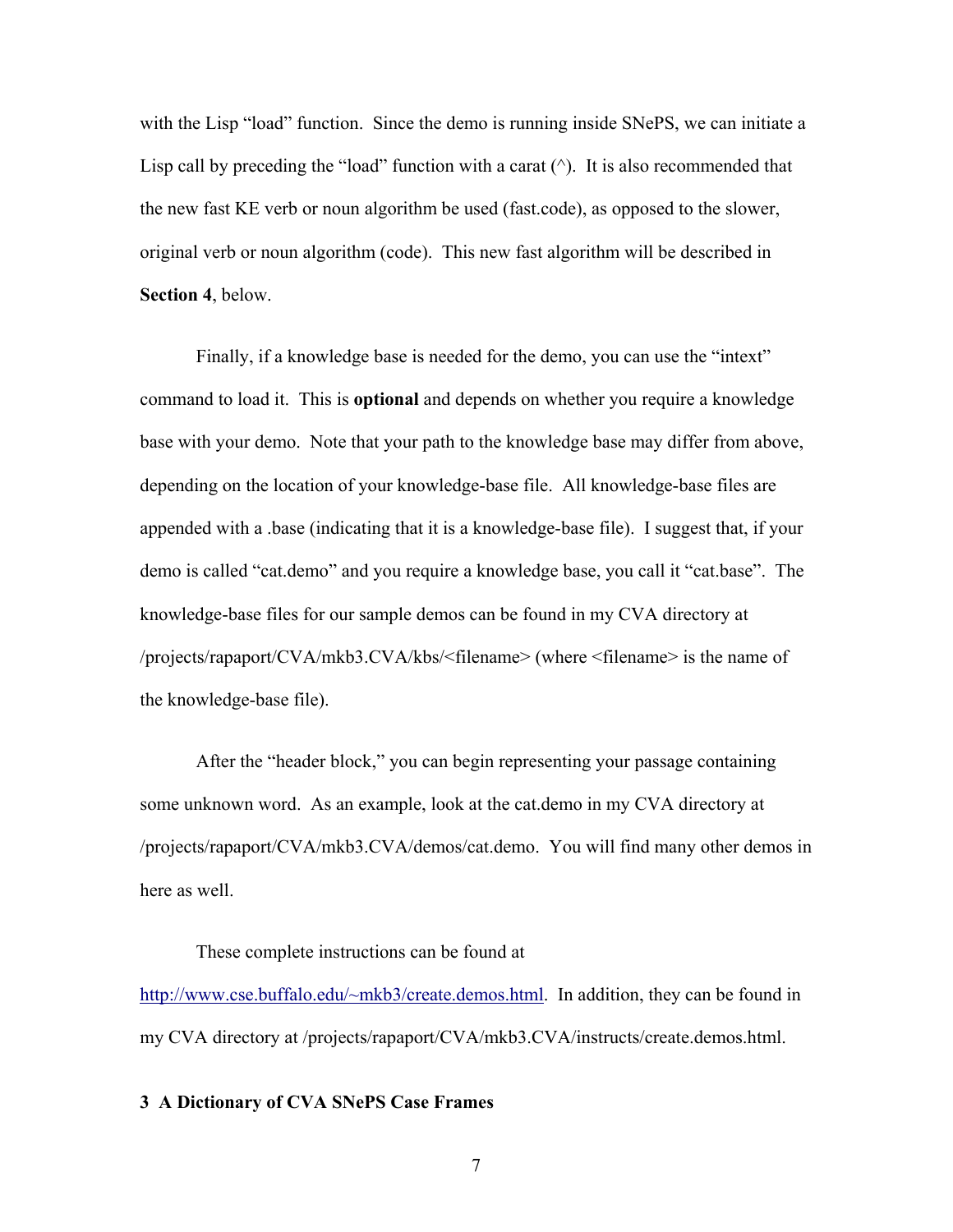I've designed a case-frame dictionary that includes all the case frames that the *noun* algorithm searches for when asked to define a noun. Since, as of now, these are the only case frames the algorithm looks for, diligence should be used when coding passages (where the noun is the unknown word) to stay within these case-frame restraints. The knowledge engineer is restricted to these thirteen case frames:

- 1) agent/act,
- 2) agent/act/object,
- 3) agent/act/onto,
- 4) antonym/antonym,
- 5) member/class,
- 6) mode/object,
- 7) object/proper-name,
- 8) object/property,
- 9) object/rel/possessor,
- 10) object1/rel/object2,
- 11) objects1/rel/object2,
- 12) subclass/superclass, and
- 13)synonym/synonym.

A complete listing of the syntax/semantics for these case frames can be found in the *KE* 

*Case Frame Dictionary* at

<http://www.cse.buffalo.edu/~mkb3/case.frame.dictionary/case.frame.index.html>. In

addition, it can also be found in my CVA directory at

/projects/rapaport/CVA/mkb3.CVA/dictionary/case.frame.index.html.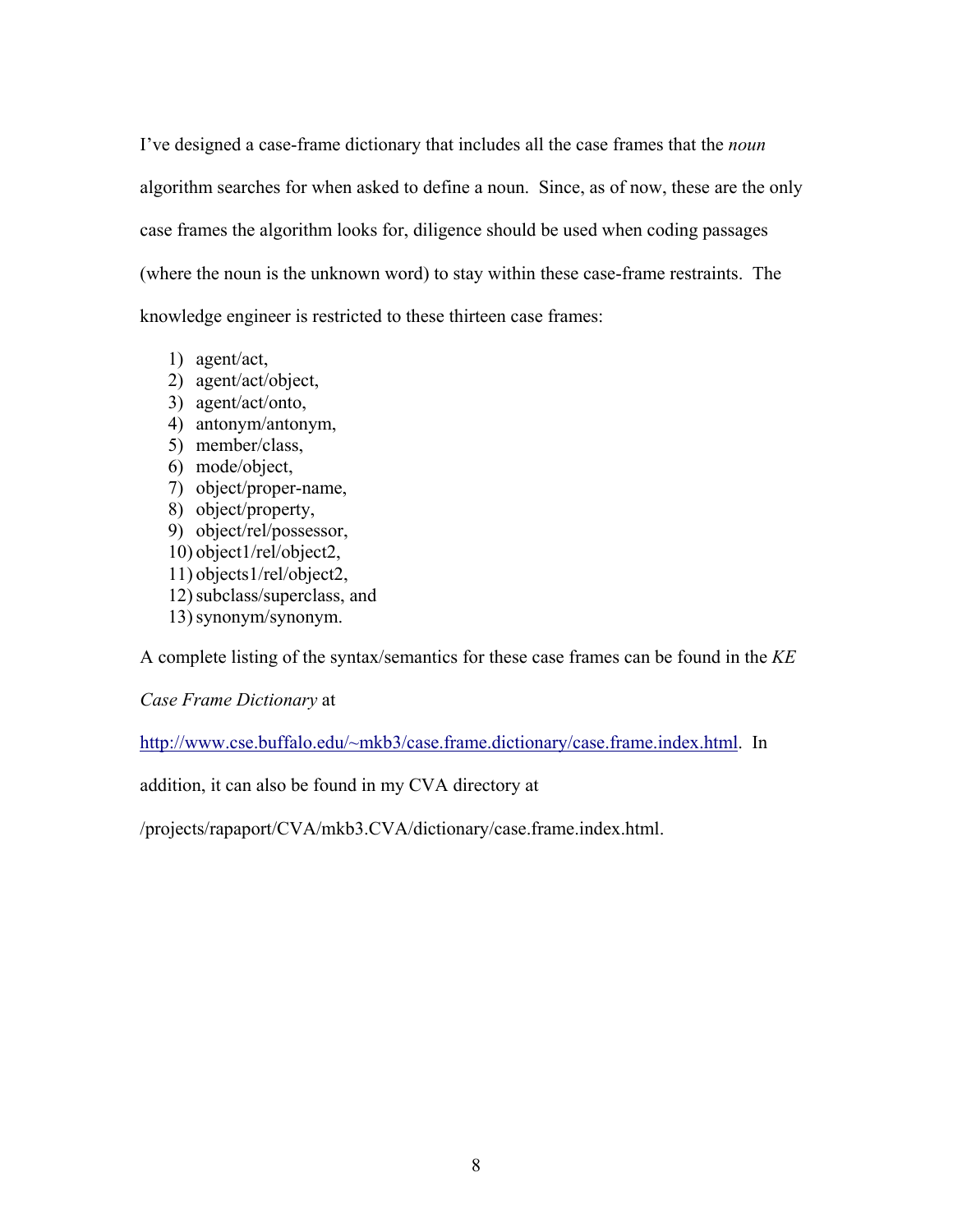## **3.1 agent/act**

# **agent/act**

Syntax:

(build agent i act j)

Semantics:

[[m]] is the proposition that agent [[i]] performs act [[j]].

Sample Context:

*Joe sleeps.*

(describe (assert object #Joe proper-name (build lex "Joe")))

(describe (assert agent \*Joe act (build lex "sleep")))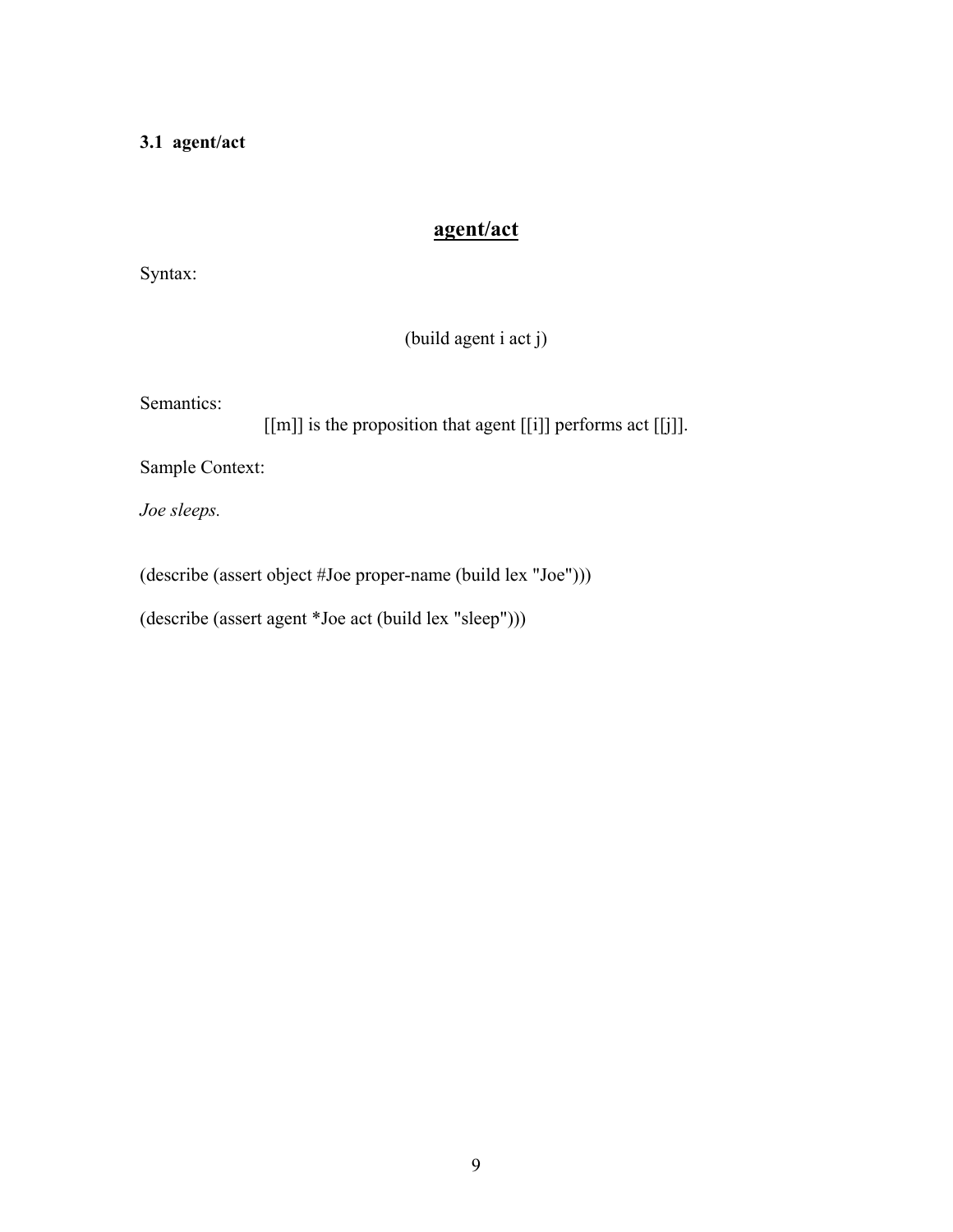## **3.2 agent/act/object**

# **agent/act/object**

Syntax:

(build agent i act j object k)

Semantics:

[[m]] is the proposition that agent [[i]] performs act [[j]] with repect to [[k]].

Sample Context:

*Joe hits the ball.*

(describe (assert object #Joe proper-name (build lex "Joe")))

(describe (assert member #Ball class (build lex "ball")))

(describe (assert agent \*Joe act (build lex "hit") object \*Ball))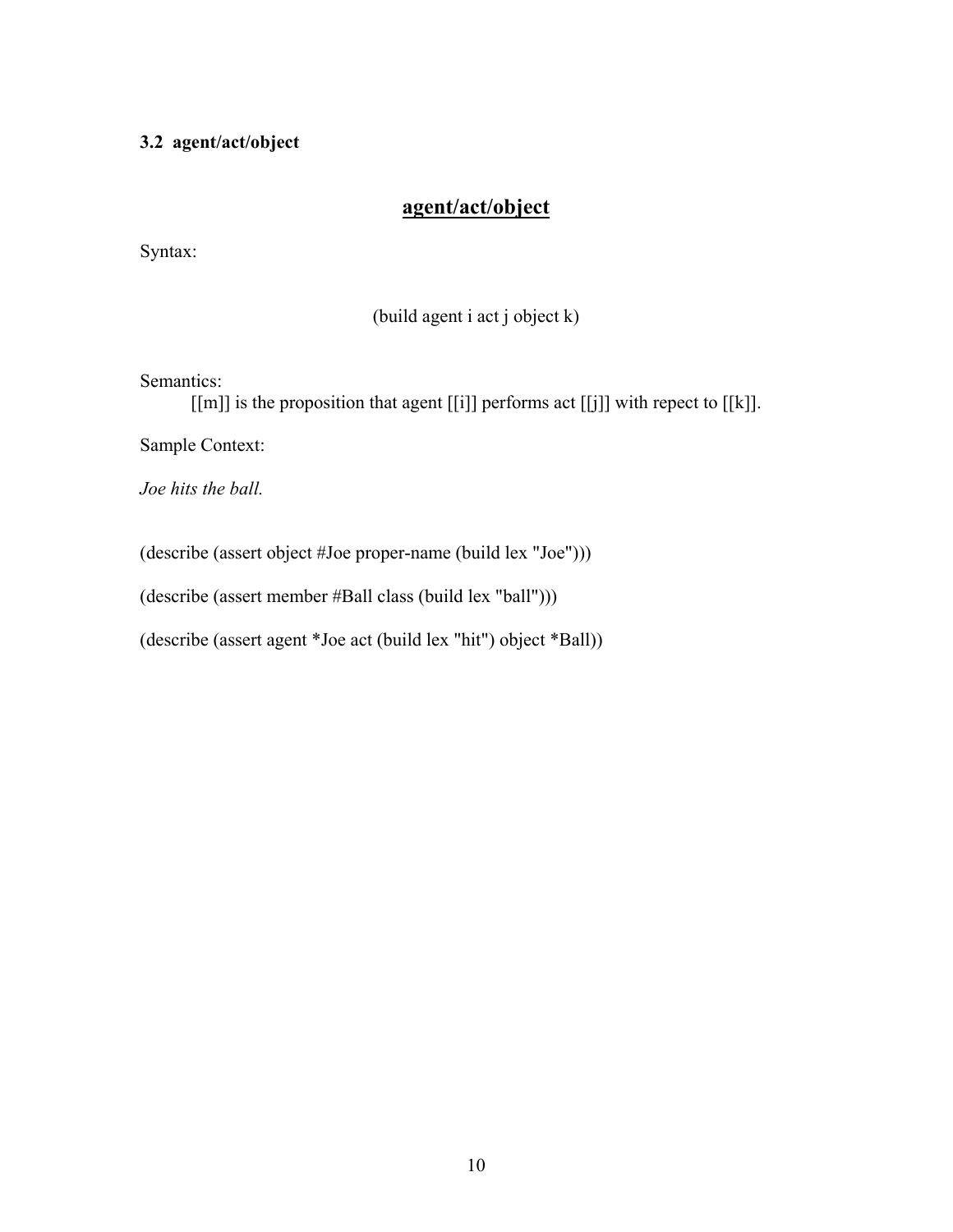#### **3.3 agent/act/onto**

### **agent/act/onto**

Syntax:

(build agent i act j onto k)

Semantics:

 $[[m]]$  is the proposition that agent  $[[i]]$  performs act  $[[j]]$  onto  $[[k]]$ .

Sample Context:

*King Arthur leaped on a table.*

(describe (assert object #KA proper-name (build lex "King Arthur ")))

(describe (assert member #TB class (build lex "table")))

(describe (assert agent \*KA act (build lex "leap") onto \*TB))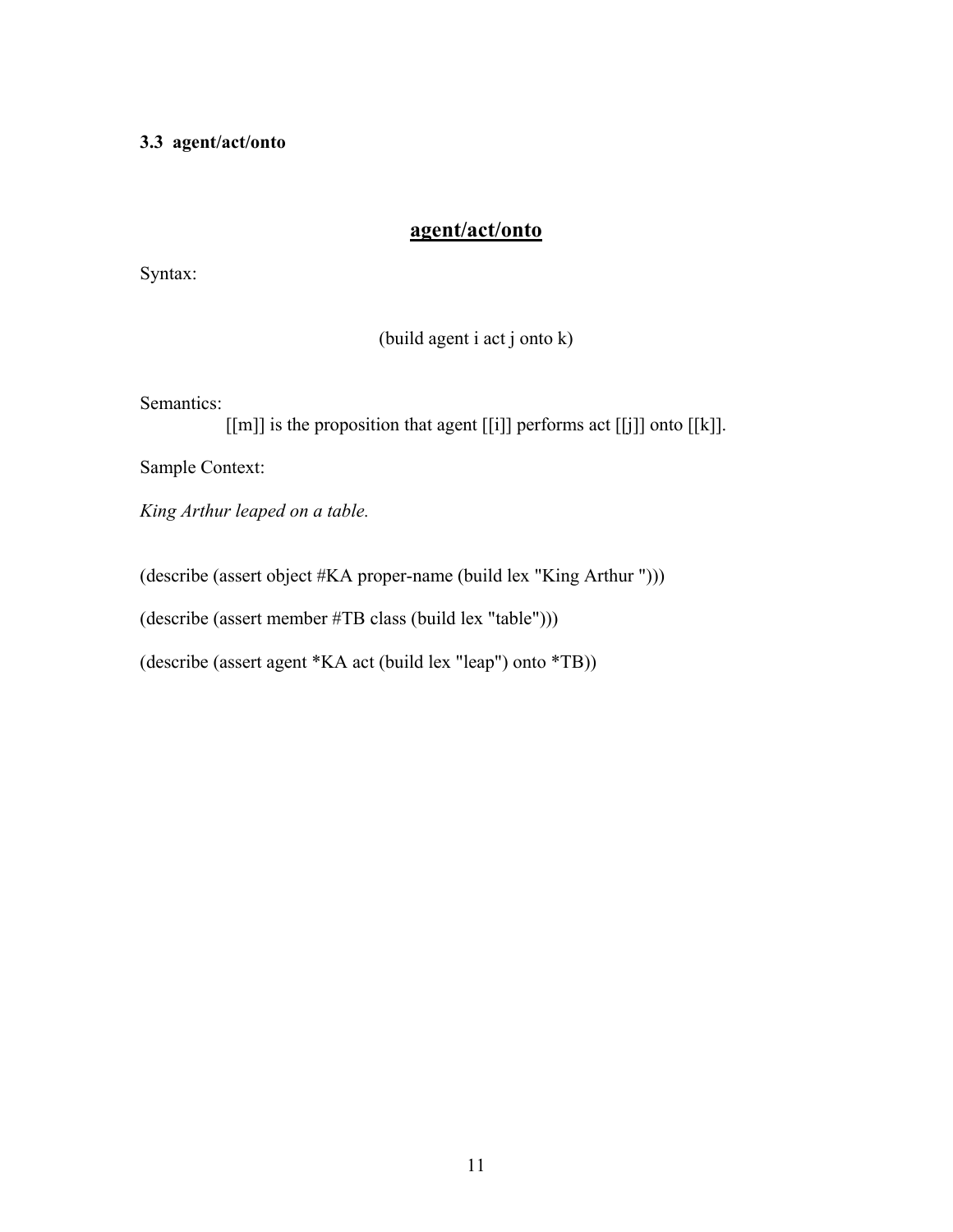## **3.4 antonym/antonym**

# **antonym/antonym**

Syntax:

(build antonym i antonym j)

Semantics:

[[m]] is the proposition that [[i]] and [[j]] are antonyms.

Sample Context:

*"Hot" and "cold" are antonyms.*

(describe (assert antonym (build lex "hot") antonym (build lex "cold")))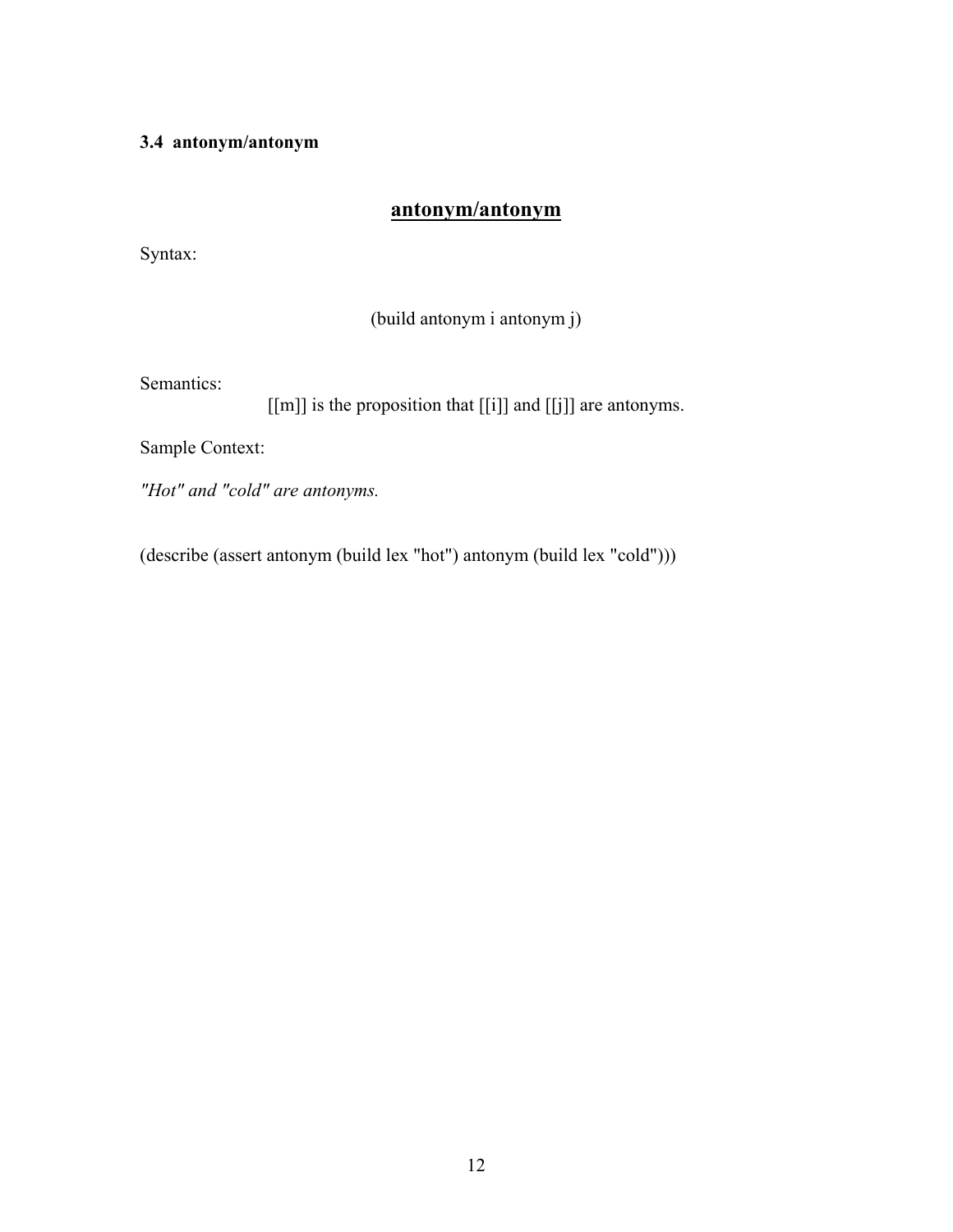#### **3.5 member/class**

## **member/class**

Syntax:

(assert member i class j)

Semantics:

 $[[m]]$  is the proposition that  $[[i]]$  is a (member of class)  $[[i]]$ .

Sample Context:

*Evelyn is a person.*

(describe (assert object #Eve proper-name (build lex "Evelyn")))

(describe (assert member \*Eve class (build lex "person")))

Required Usage:

If the class in question is basic-level (e.g., table, person) then you **\*must\*** use the member/class case frame, and **\*not\*** the object1/rel/object2 case frame.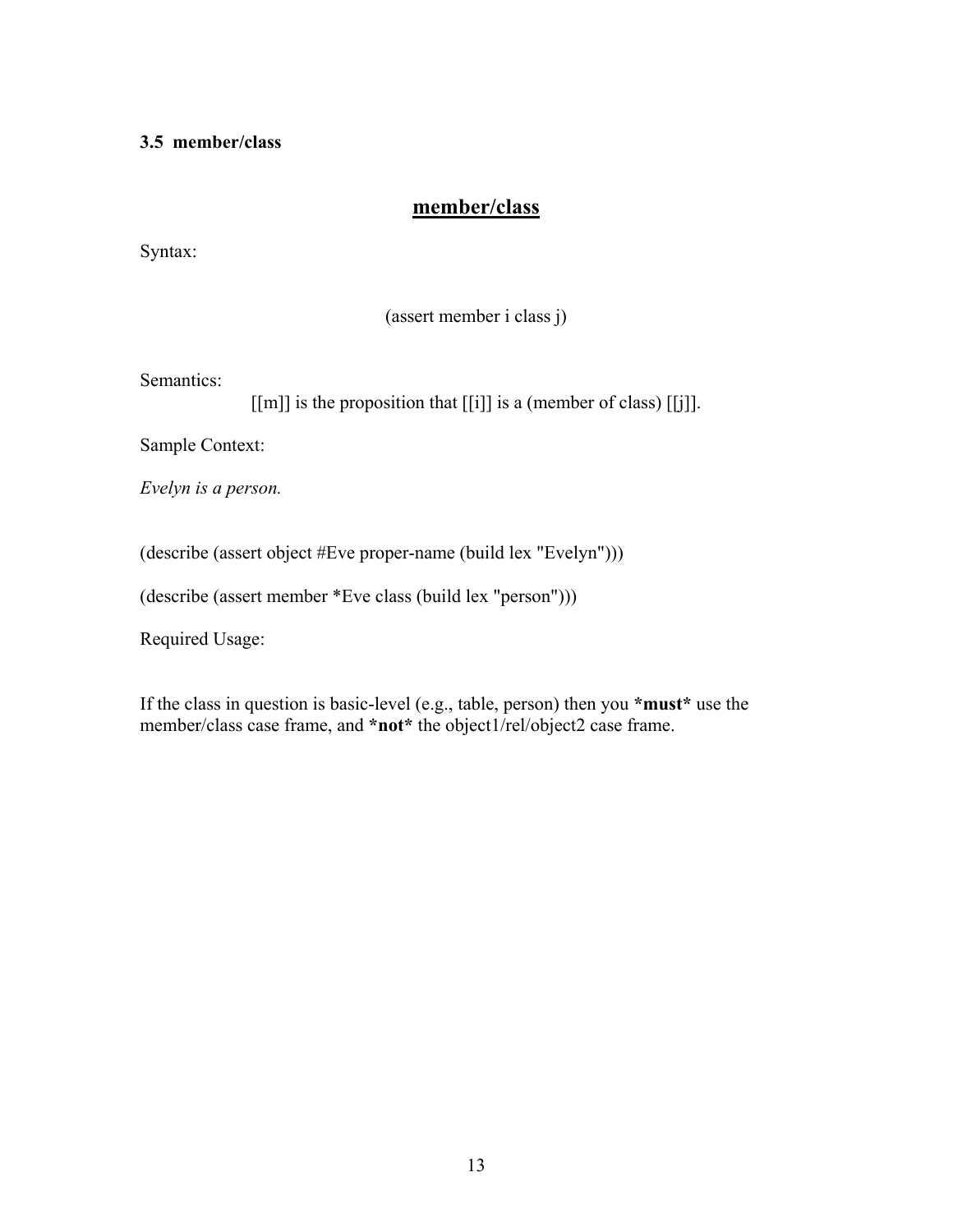### **3.6 mode/object**

## **mode/object**

Syntax:

(build mode i object j)

Semantics:

 $[[m]]$  is the proposition that the modal concept  $[[i]]$  is applied to the object  $[[i]]$ .

Sample Context:

*Presumably, Joe is smart.*

(describe (assert object #Joe proper-name (build lex "Joe")))

(describe (assert mode (build lex "presumably") object (build object \*Joe property (build lex "smart"))))

Additional Modal Concepts:

Possibly, Joe is smart.

Sir Joe must bring the hart to the hall.

Sir Joe shall bring the hart to the hall.

All knights who wished to joust might joust.

Sir Joe can enter the lodge.

Sir Joe should not joust against Sir Marc.

Merlin said that King Arthur ought to slay his brachet.

 $q$ possibly  $\Rightarrow$  sometimes automatically added when doing belief revision (e.g., smite demo)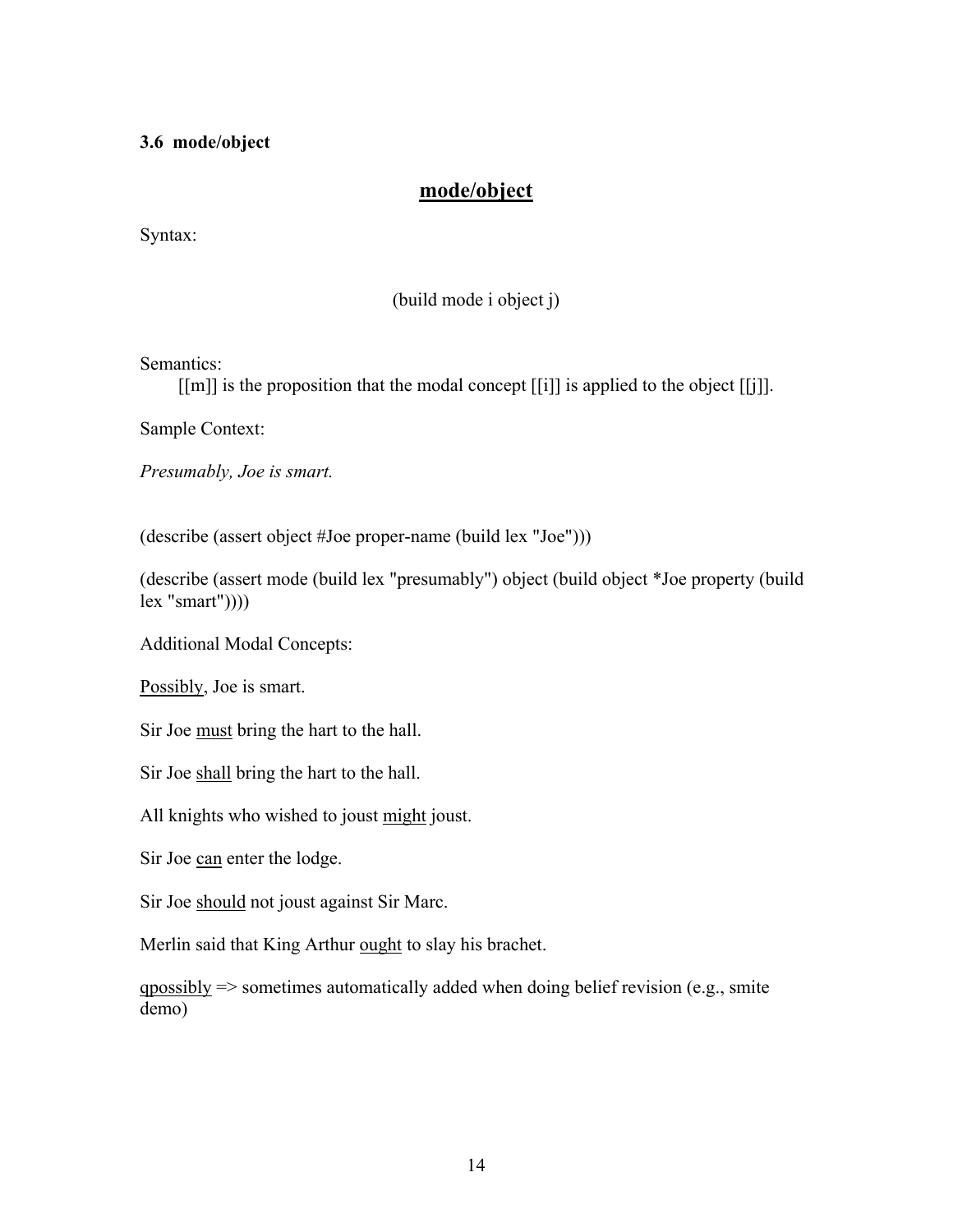### **3.7 object/proper-name**

## **object/proper-name**

Syntax:

(assert object i proper-name j)

Semantics:

[[m]] is the proposition that [[i]] has the proper name [[j]].

Sample Context:

*Jack is heavy.*

(describe (assert object #Jack proper-name (build lex "Jack")))

(describe (assert object \*Jack property (build lex "heavy")))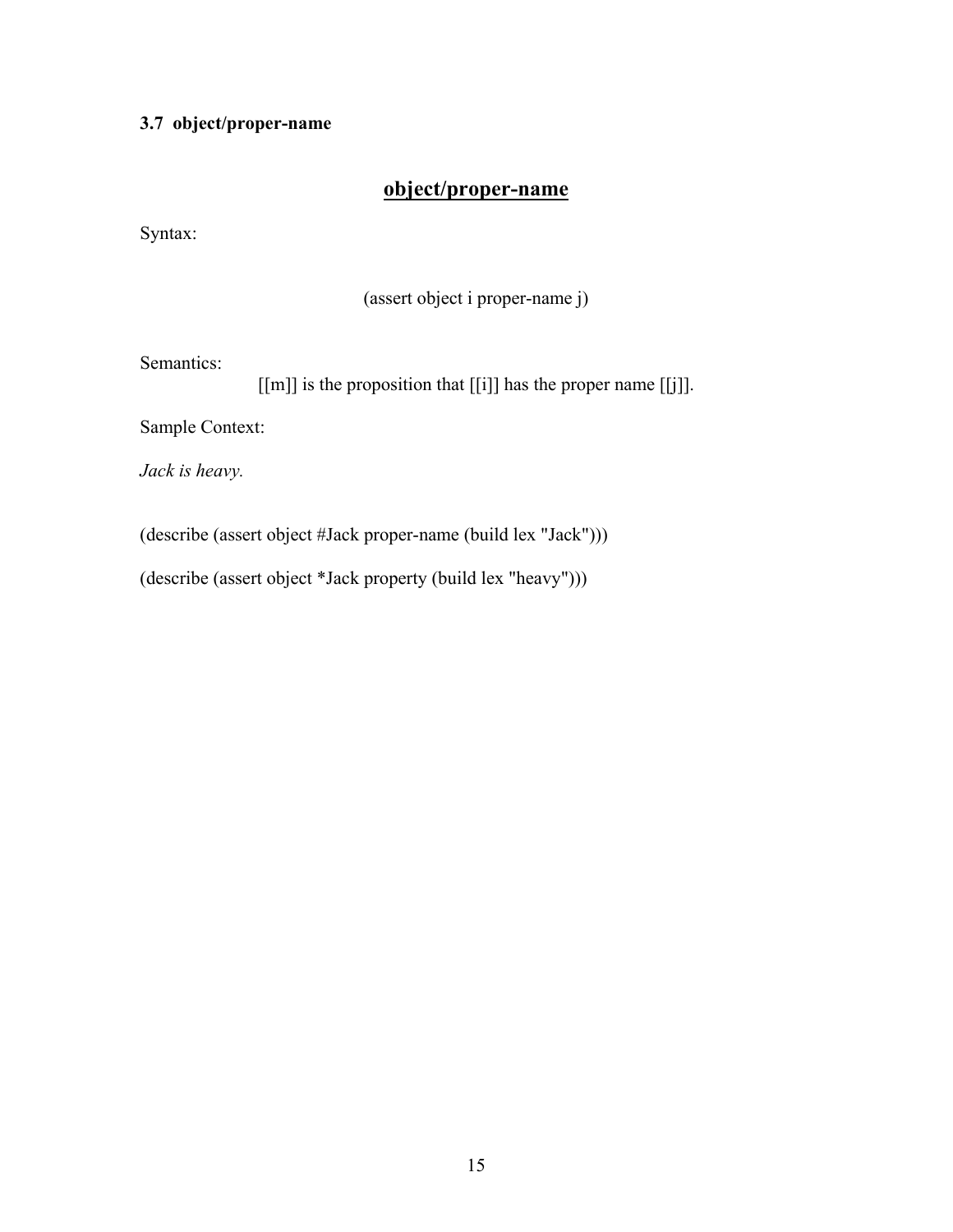## **3.8 object/property**

# **object/property**

Syntax:

(assert object i property j)

Semantics:

[[m]] is the proposition that [[i]] has the property [[j]].

Sample Context:

*Jack is heavy.*

(describe (assert object #Jack proper-name (build lex "Jack")))

(describe (assert object \*Jack property (build lex "heavy")))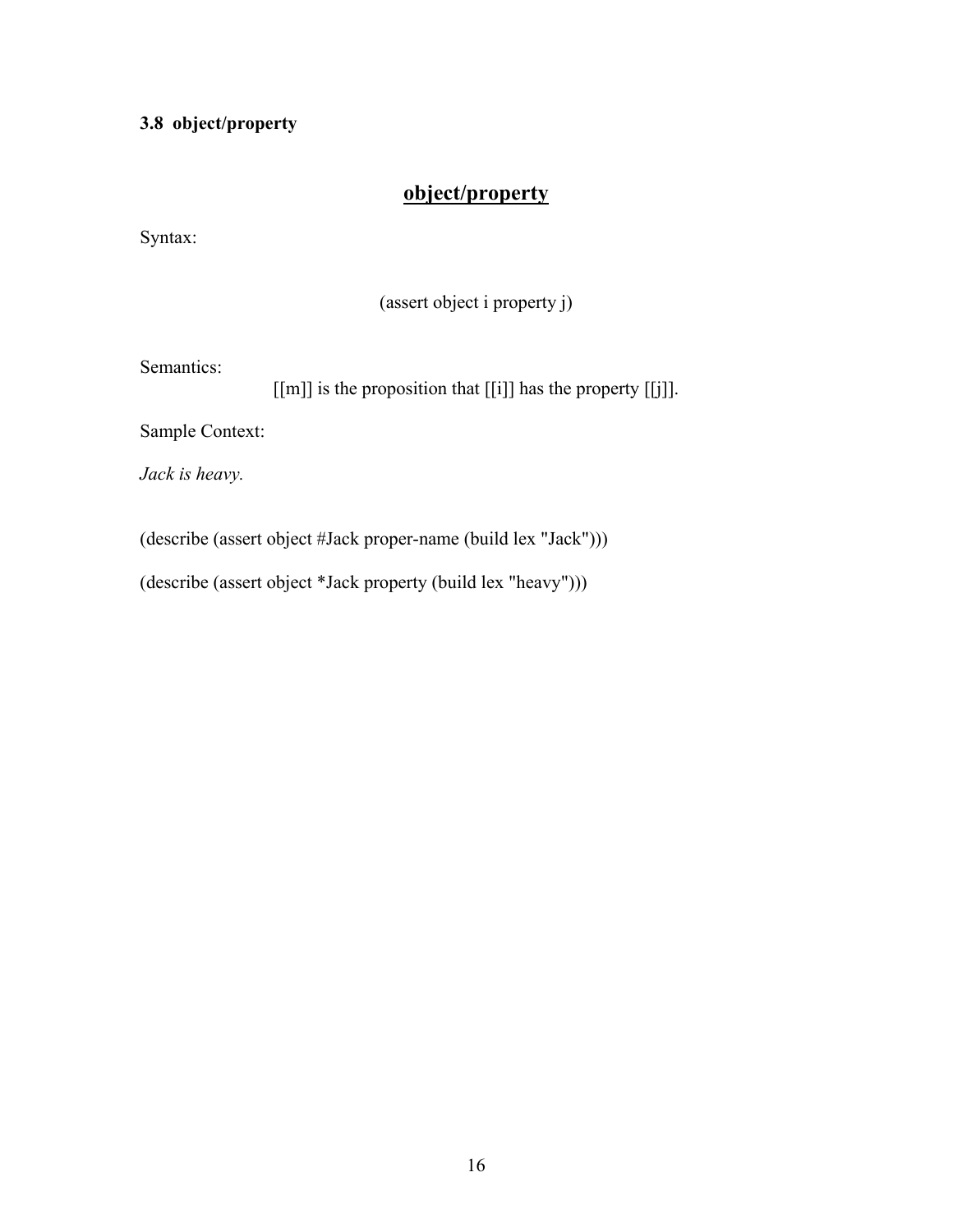#### **3.9 object/rel/possessor**

# **object/rel/possessor**

Syntax:

(assert object i rel j possessor k)

Semantics:

 $[[m]]$  is the proposition that  $[[i]]$  is  $[[k]]$ 's  $[[j]]$ .

Sample Context:

*Pyewacket is Evelyn's cat*

(describe (assert object #Pye proper-name (build lex "Pyewacket")))

(describe (assert object #Eve proper-name (build lex "Evelyn")))

(describe (assert object \*Pye rel (build lex "cat") possessor \*Eve))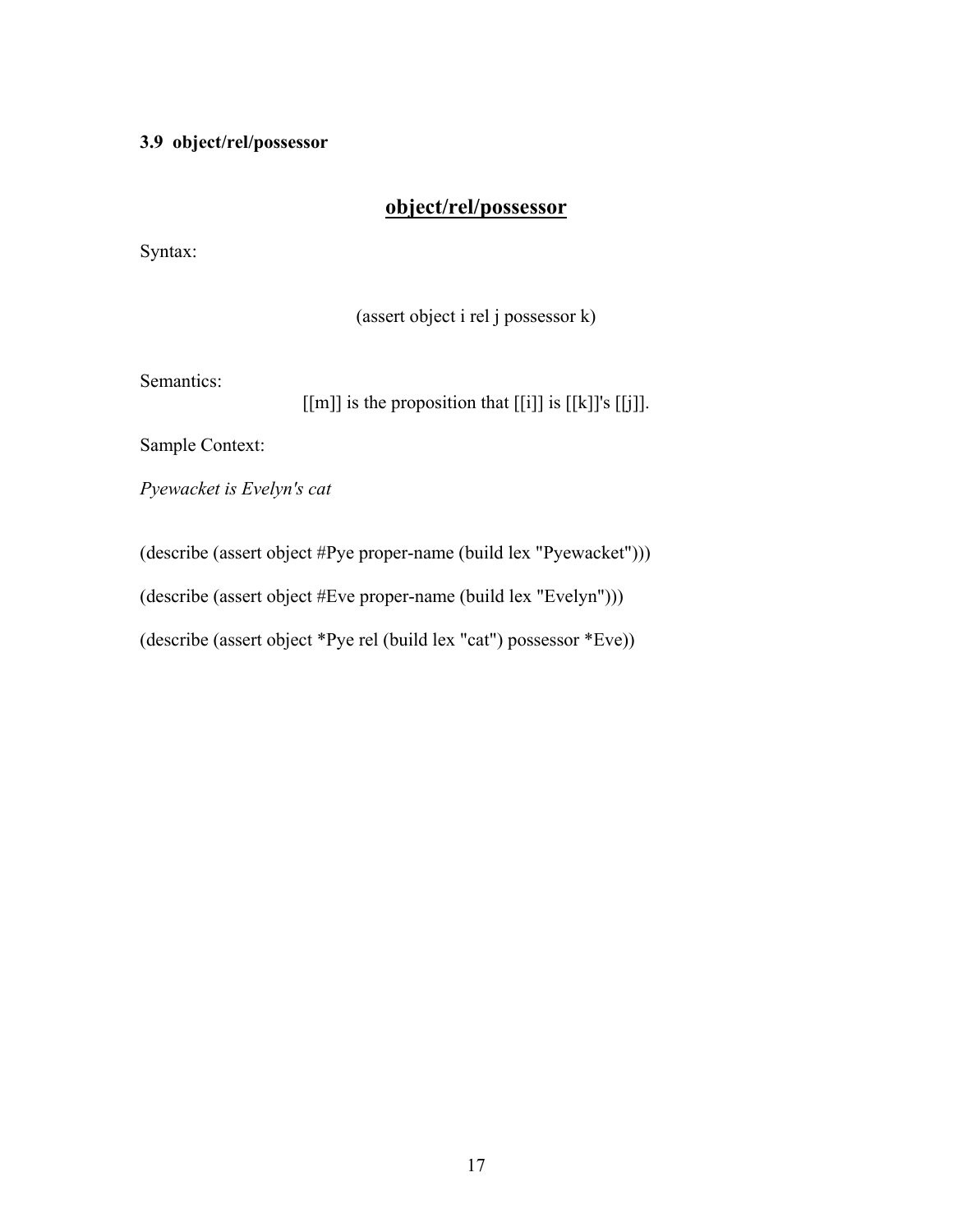### **3.10 object1/rel/object2**

## **object1/rel/object2**

Syntax:

(assert object1 i rel j object2 k)

Semantics:

 $[[m]]$  is the proposition that  $[[j]]([[i]], [[k]]).$ 

Sample Context:

*Jack is next to Fred.*

(describe (assert object #Jack proper-name (build lex "Jack")))

(describe (assert object #Fred proper-name (build lex "Fred")))

(describe (assert object1 \*Jack rel (build lex "next to") object2 \*Fred))

Special Usage (class inclusion):

If the class in question is either a subordinate (e.g., coffee table) or a superordinate (e.g., furniture) then the object1/rel/object2 case frame **\*must\*** be used, where object1 points to some individual, rel points to ISA, and object2 points to the class in question.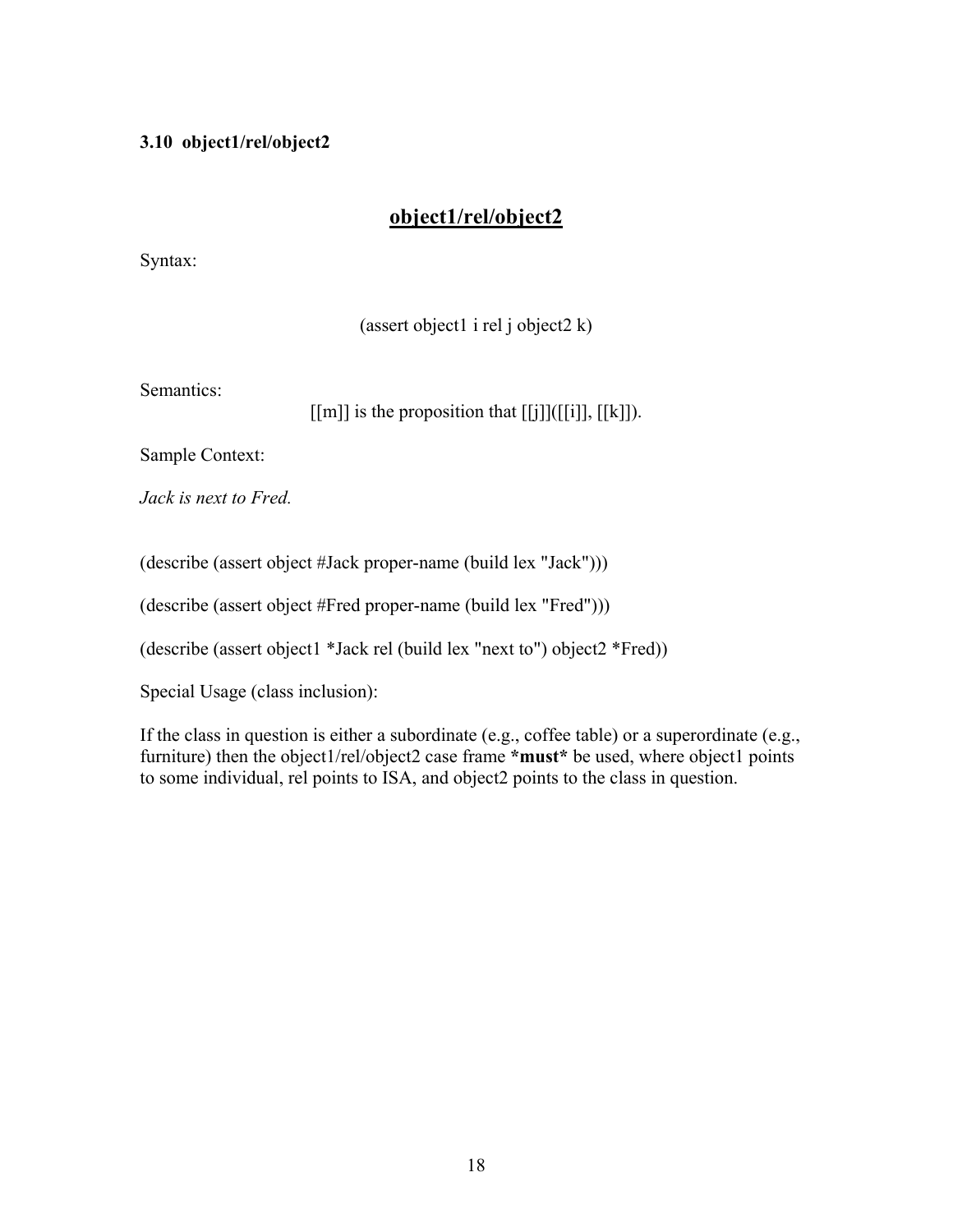### **3.11 objects1/rel/object2**

## **objects1/rel/object2**

Syntax:

(assert objects1 i rel j object2 k)

Semantics:

 $[[m]]$  is the proposition that  $[[j]]([[i]], [[k]]).$ 

Sample Context:

*Knights varled their shields.*

(describe (assert agent #KS act (build lex "varl") object #SH time #KVS))

(describe (assert objects1 \*KS rel (build lex "are") object2 (build lex "knight")))

(describe (assert members \*SH class (build lex "shield")))

Special Usage:

If the class in question is either a subordinate (e.g., coffee table) or a superordinate (e.g., furniture) then the objects1/rel/object2 case frame **\*must\*** be used, where objects1 points to some definite plural entity (collection), rel points to ARE, and object2 points to the class in question.

Reference:

Sung-Hye Cho. Representations of collections in a porpositional semantic network. In *Working Notes of the AAAI 1992 Spring Symposium on Propositional Knowledge Representation*. AAAI, March 1992.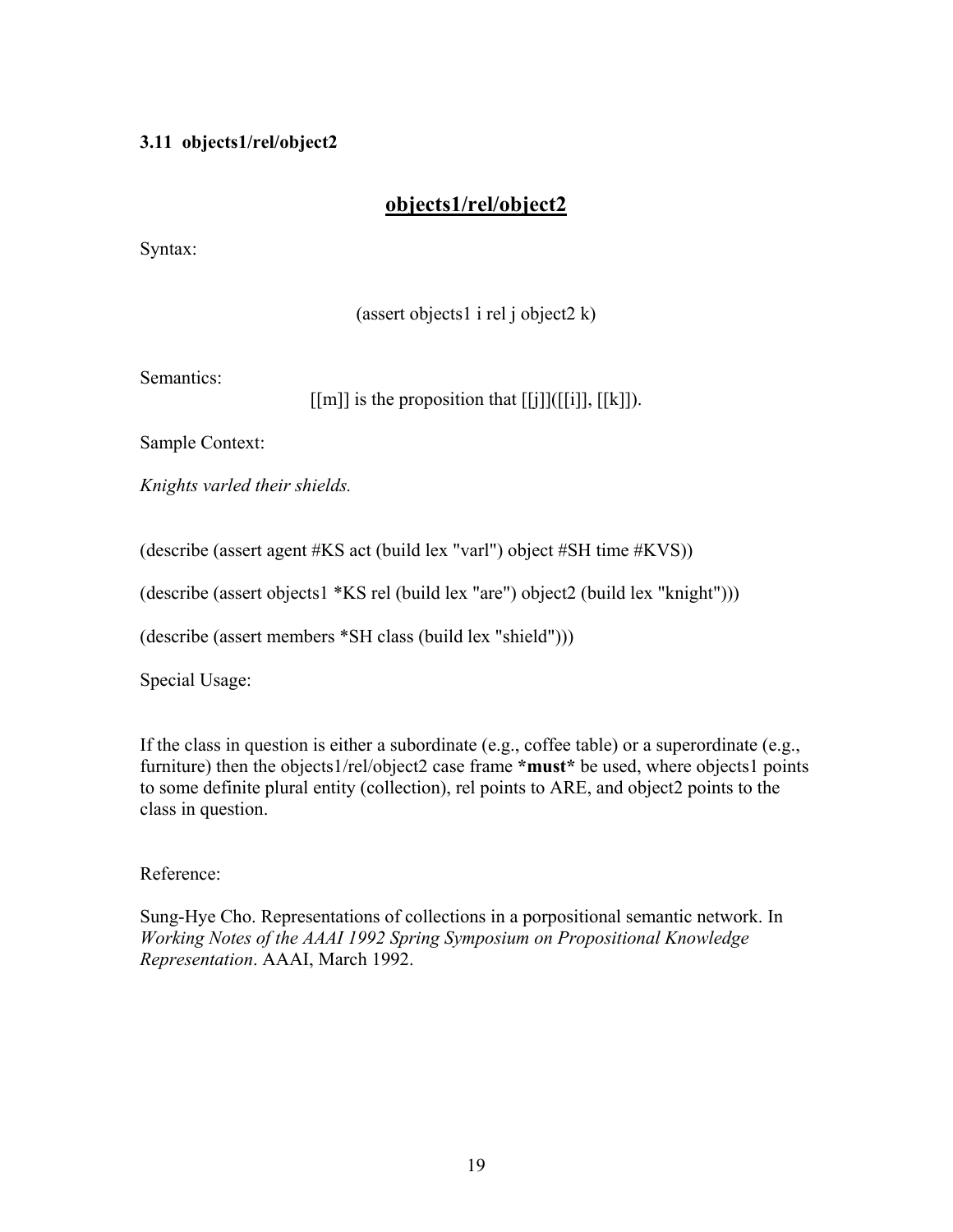#### **3.12 subclass/superclass**

## **subclass/superclass**

Syntax:

(assert subclass i superclass j)

Semantics:

 $[[m]]$  is the proposition that the class of  $[[i]]$ 's is a subclass of the class of  $[[j]]$ 's.

Sample Context:

*Hounds are dogs.*

(describe (assert subclass (build lex "hound") superclass (build lex "dog")))

### **3.13 synonym/synonym**

## **synonym/synonym**

Syntax:

(build synonym i synonym j)

Semantics:

[[m]] is the proposition that [[i]] and [[j]] are synonyms.

Sample Context:

*"Small" and "little" are synonyms.*

(describe (assert synonym (build lex "small") synonym (build lex "little")))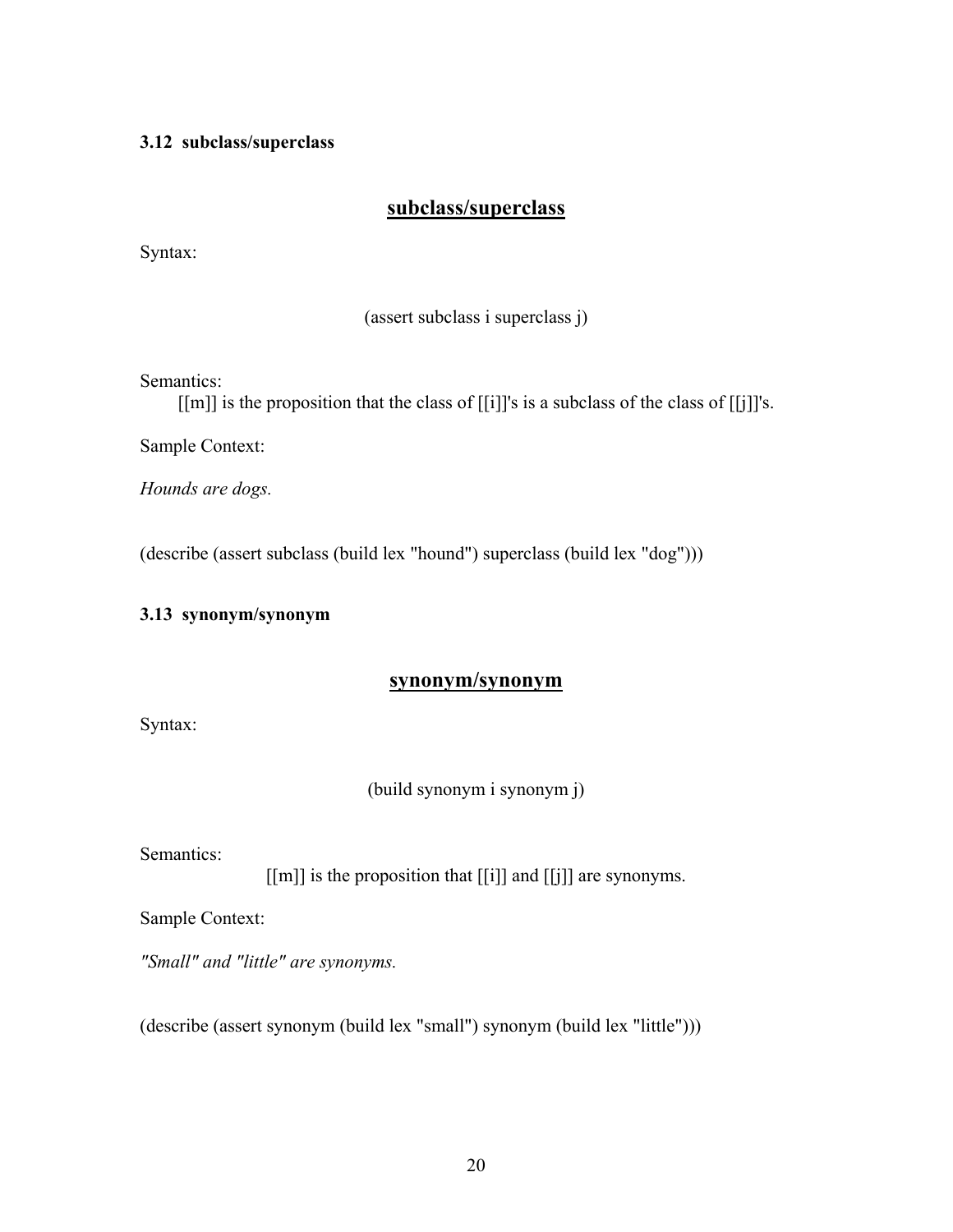#### **4 A MORE EFFICENT NOUN ALGORITHM**

I have made the original *noun* algorithm more efficient. It seems that Ehrlich, in some of her Lisp functions, had some redundancy in her code. For instance, say we have a function called "foo." In "foo," she would have a conditional that tested whether or not a path could be found. If the conditional proved to be true, she would then again search for the same path and add it to some relevant list. To alleviate the redundancy, which had an influence on slowing down the algorithm reporting back the definition given some noun as input, the choice was made to save the path to a Lisp variable while inside the conditional. If this variable turns out to contain something other then nil, we can just add it to the relevant list without searching for it again. Take a look at the following snippet of code before such changes were made and then after:

;definite rule, or-entail, basic-ctgy, transitive, basic object (cond ((AND #3! ((find (compose lex- act- cq- ! ant class lex) ~noun (compose lex- act- agent member- class lex)  $~\sim$ noun)) #3! ((find (compose lex- class- member object- cq- ! ant class lex) ~noun)))  **class lex) ~noun (list #3! ((find (compose lex- act- cq- ! ant (compose lex- act- agent member- class lex) ~noun)) #3! ((find (compose lex- class- member object- cq- ! ant class lex) ~noun))))**

**Before**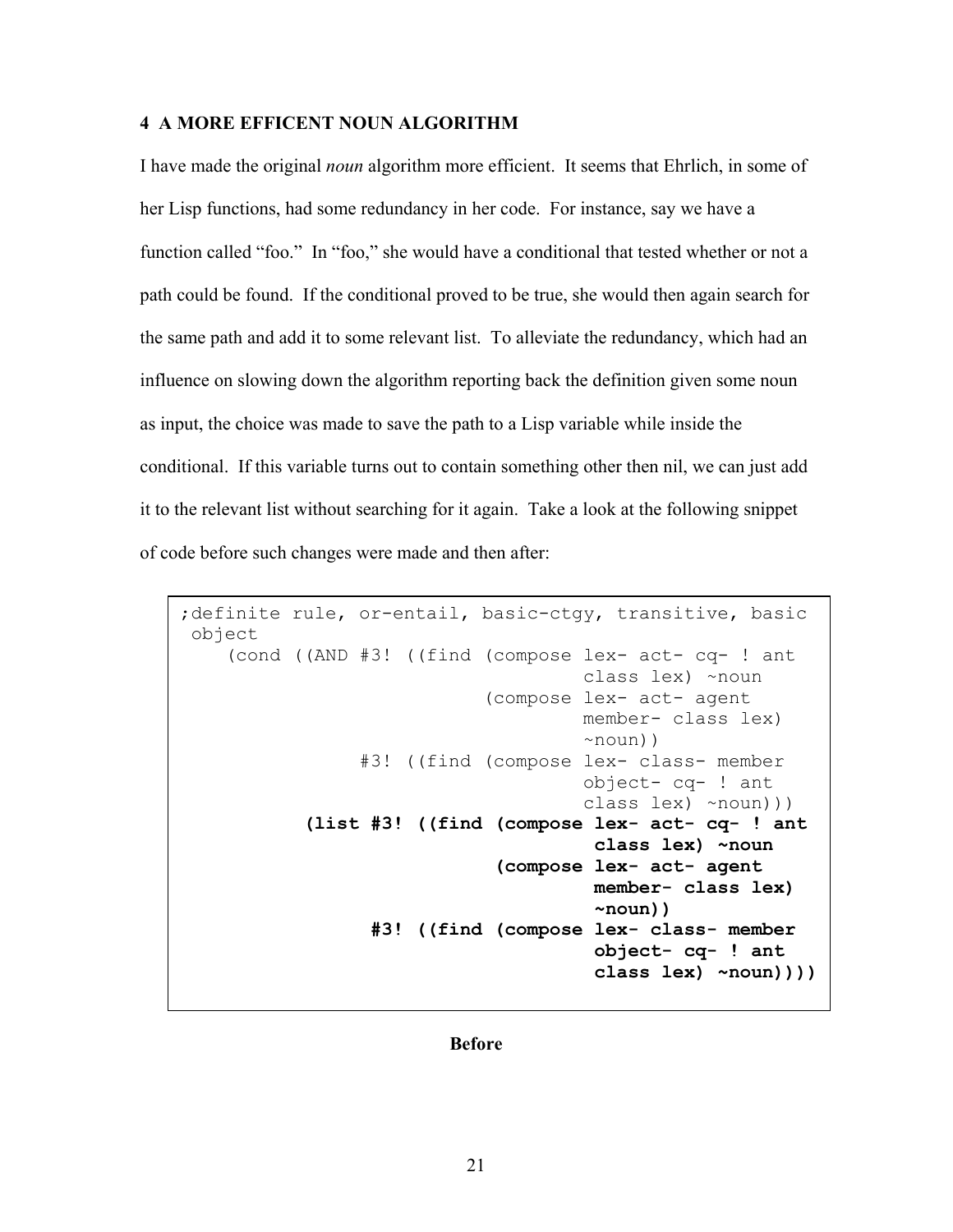```
;definite rule, or-entail, basic-ctgy, transitive, basic
  object 
   (cond ((AND (setq part1 #3! ((find (compose lex- act 
                                                           cq- ! ant 
                                                           class lex) 
\simnoun
                                                (compose lex- act- 
agent and the contract of the contract of the contract of the contract of the contract of the contract of the contract of the contract of the contract of the contract of the contract of the contract of the contract of the 
                                                           member- 
                                                           class lex) 
                                                            ~\simnoun)))
                   (setq part2 #3! ((find (compose lex- class 
                                                           member 
                                                           object- cq-
                                                           ! ant class 
 lex) 
                                                             ~\simnoun))))
             (list part1 part2))
```
#### **After**

The new fast code can be found in my CVA directory at /projects/rapaport/CVA/mkb3.CVA/src/fast.code. I've also left the old code in the same directory at /projects/rapaport/CVA/mkb3.CVA/src/code.

In order to aid future workers who need to work on this new fast algorithm, I have created an illustrated version. I've tried to attach the actual path that each "find" looks for in the *noun* algorithm, in pictorial format, as a hyperlink. This is quite huge, so I've placed it in my CVA directory at

/projects/rapaport/CVA/mkb3.CVA/docs/code.fast.pictoral.html. I should also give credit where credit is due to Scott T. Napieralski for allowing me to use his previously created pictures of these paths.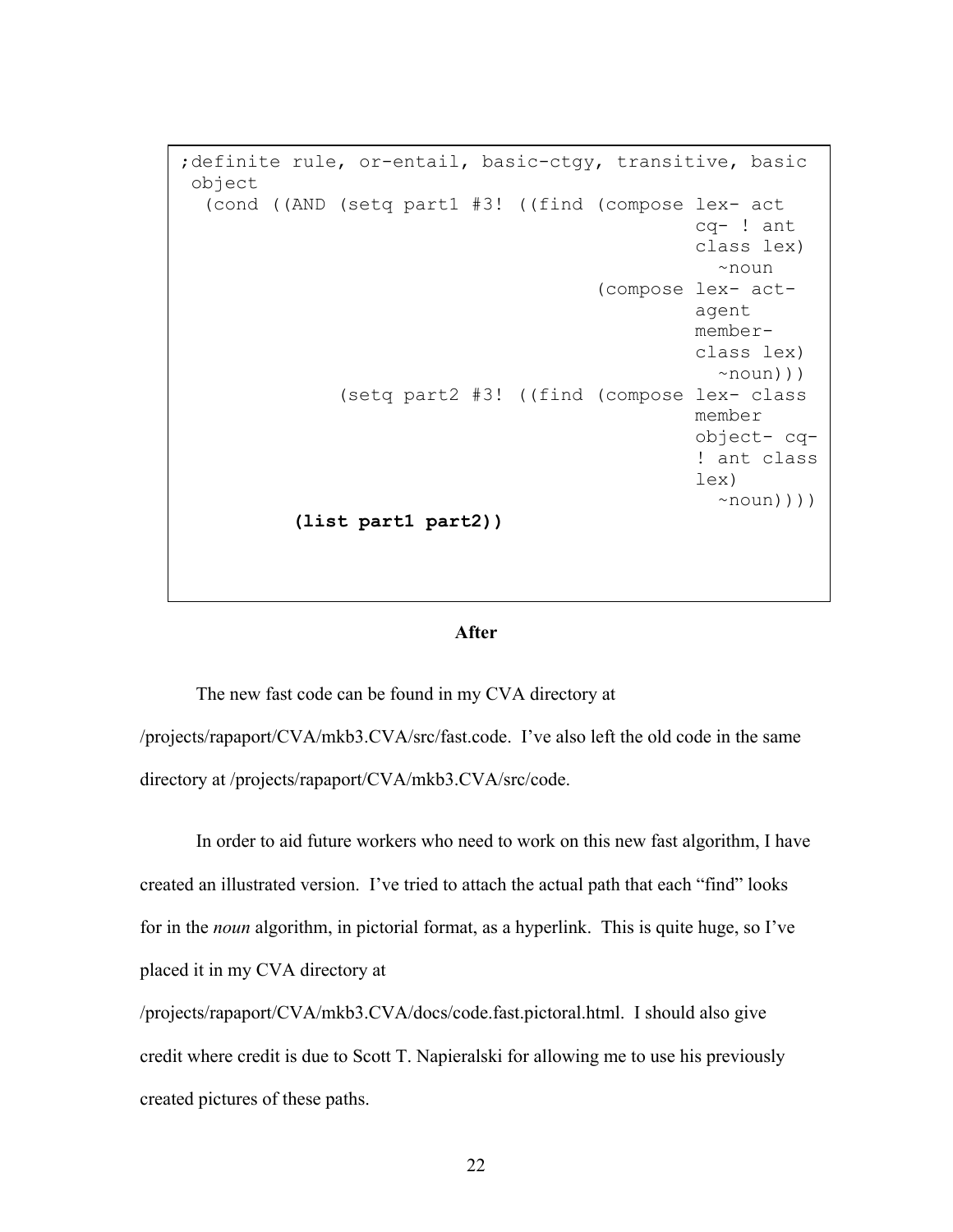Although I have succeeded in making the *noun* algorithm more efficient, my solution has continued on some poor Lisp style by Ehrlich pointed out by Professor Shapiro. The Lisp setq's that I have used to eliminate most (if not all) of the redundancy could be a *major* source of problems in the future. This is because setq's define global variables, and, since these variables are never used anywhere else in the program, they should really be defined as local variables using the Lisp let function. If someone else in the future works on this code and is unaware of these global variables, they could wreak havoc on the algorithm. I consider this a very big problem that should be fixed as soon as possible.

#### **5 EHRLICH'S DEMOS**

Currently, I have been successful in re-creating several of Ehrlich's original dissertation demos from Ehrlich 1995. The completed demos include cat, stender, brachet, and tomato. In order to run these demos, we need some sort of background information, so I also re-created the relevant background information files for each of these demos. In order to differentiate the demo files from the background files, I label demo files as <filename>.demo and background files as <filename>.base (where <filename> equals any filename). All the demo files can be found in my CVA directory at /projects/rapaport/CVA/mkb3.CVA/demos/. In addition, the background files can be found at /projects/rapaport/CVA/mkb3.CVA/kbs/.

The completed demos were re-created by comparing the abbreviated sample runs that are present in Ehrlich 1995, and by carefully looking at the full version of her sample runs in Appendix 2 of Ehrlich 1995. This appendix can **only** be found in a computer file that she refers to in her dissertation (this appendix file is called appendix.two). The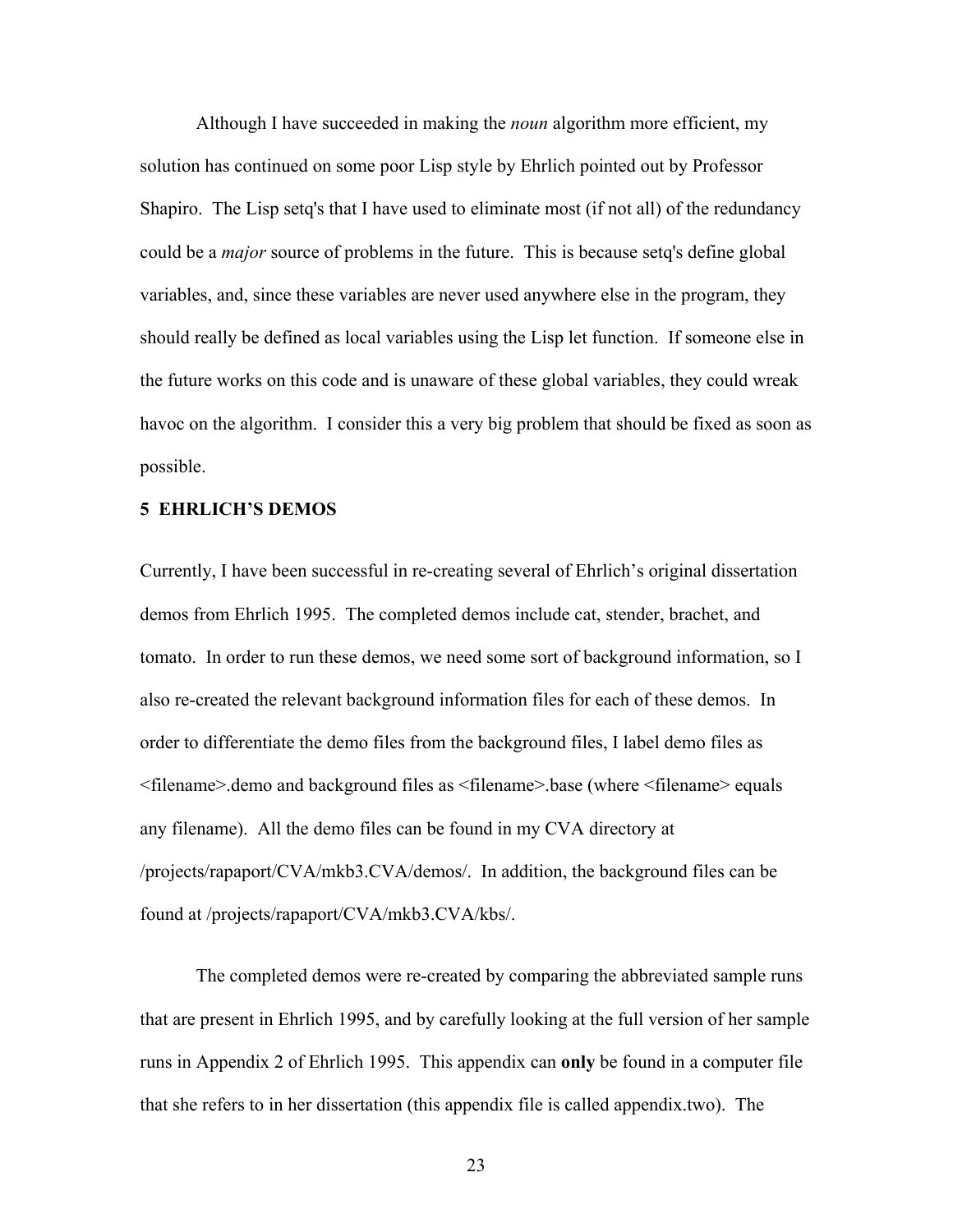computer file can be found in my CVA directory at

/projects/rapaport/CVA/mkb3.CVA/docs/appendix.two. Please be aware that appendix.two at places seems to have been corrupted over the years. It is suggested that anyone trying to re-create additional dissertation demos be really careful when looking through this file. I would use the abbreviated sample runs that are present in Ehrlich 1995 as a guide to what the expected results of each demo are, and appendix.two only as a supplement.

Currently, I am working on re-creating the hackney demo (of Ehrlich 1995), but, due to appendix.two being corrupted, I have not been able to get the expected results that are present in the abbreviated sample runs (in Ehrlich 1995). We have thus come to the conclusion that the only way to proceed from here is to begin to recreate the hackney demo by ourselves. This should be complete in the near future.

Finally, it is also **highly** suggested that the outnet and innet functions of SNePS not be used. For example, since, at the beginning of the brachet demo run, all previous network structures built in the cat demo should be present (including background information), it should be the case that at the end of the cat demo the existing network should be outnetted to a file. So, if we wanted to run the brachet demo a few days later, then we would not have to run the entire cat demo again before running the brachet demo. We could simply innet the network that was outnetted during the completion of the cat demo run, and begin running the brachet demo. However, this seems to somehow significantly degrade the speed at which any type of deductions are done when reading through any subsequent demos (in fact, sometimes a deduction will completely hang up the system). So the moral of the story, for now, is that you will need to run all previous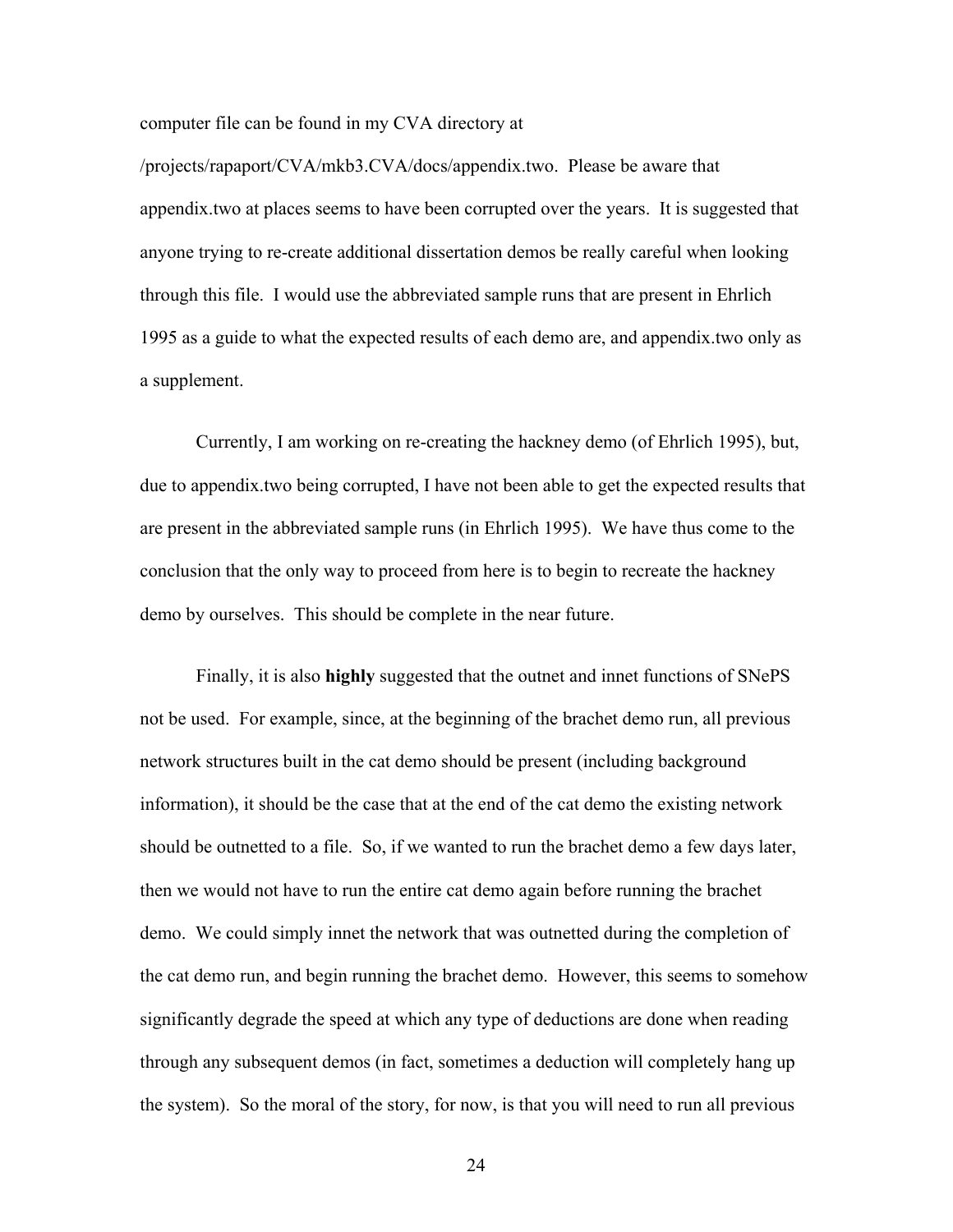demo runs that a current demo is dependent on in Ehrlich's demos. However, it has currently been discussed during research meetings with Professor Rapaport that it may not be necessary for Ehrlich's demos to be dependent on previous runs to function correctly (give the right results). Note that this is pure speculation, and a further investigation must be done to see if removing demo dependencies makes any difference.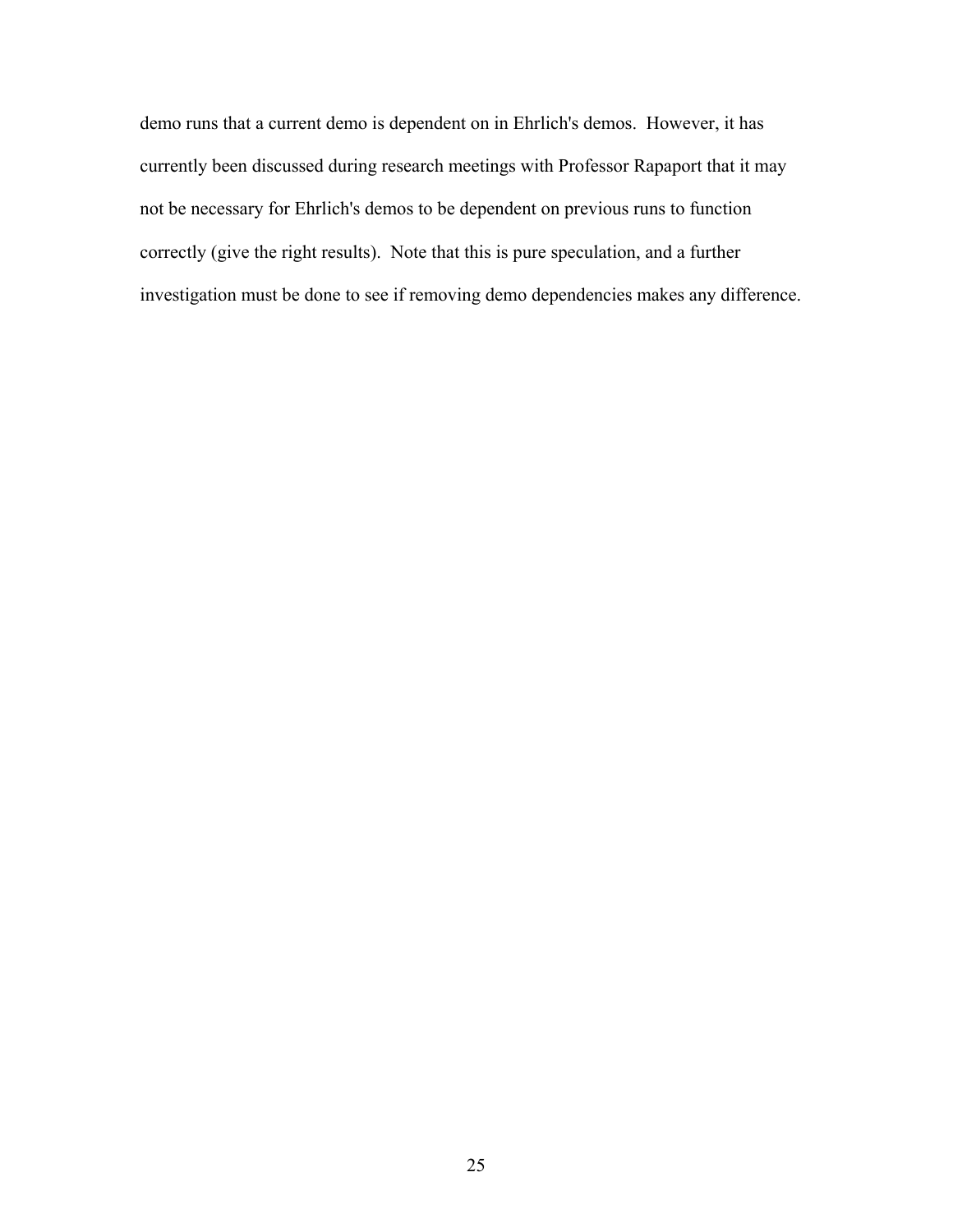### **6 STREAMLINED AND MORE DETAILED ENGLISH VERSION OF KE NOUN ALGORITHM**

During the fall semester of 2001, my first task, along with Professor William J. Rapaport

| defin noun(N): generate a definition for a noun, N                                                                                                          |
|-------------------------------------------------------------------------------------------------------------------------------------------------------------|
|                                                                                                                                                             |
| Report the following information about Ns, if known:                                                                                                        |
| 1. class membership, else names of individuals:                                                                                                             |
| a) in general, report the most specific class of any class<br>hierarchies                                                                                   |
| * exception:<br>always report basic-level class membership<br>* possible exception:<br>always report animal/plant/<br>maybe report abstract/physical object |
| b) if there are no known class memberships,<br>then report names of individuals who are Ns                                                                  |
| 2. properties, else possible properties, of Ns:                                                                                                             |
| a) if there are no known class memberships<br>(i.e., if only individual Ns are known)<br>then report their properties as "possible properties" of Ns        |
| 3. structural, else possible structural, information                                                                                                        |
| 4. functions, else possible functions, of Ns                                                                                                                |
| 5. acts, else possible acts, that Ns perform                                                                                                                |
| 6. agents that perform acts on Ns, and the acts they perform                                                                                                |
| 7. ownership information                                                                                                                                    |
| 8. synonyms                                                                                                                                                 |

and Scott T. Napieralski, was to develop a streamlined English version of the *noun*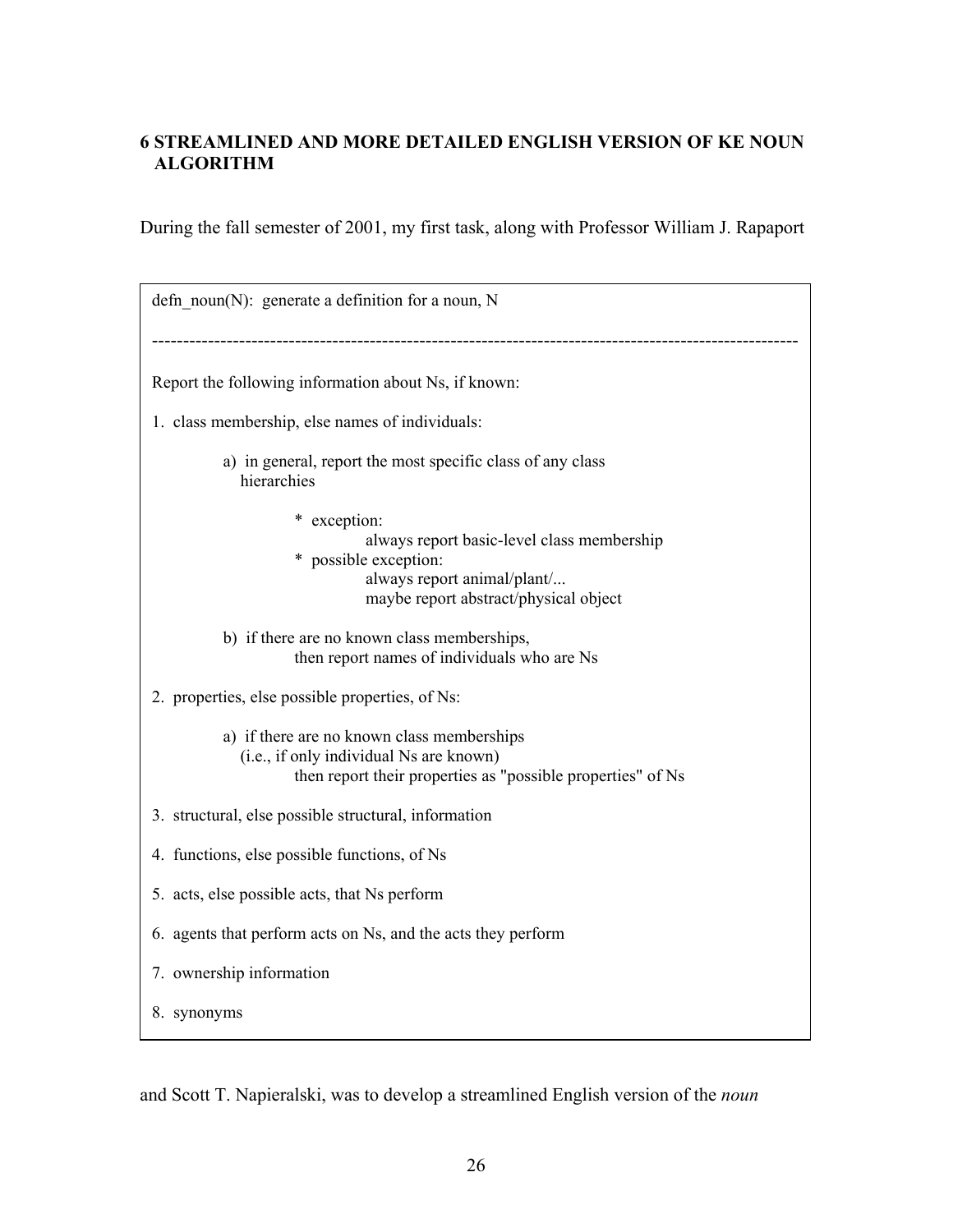algorithm. The hope was that, while creating such a version, we would learn how the algorithm worked and be able to supply the education members of our research group with a beginning point in developing a curriculum to eventually be taught to students.

The above is the streamlined version that was developed.

In addition, Scott T. Napieralski developed a more detailed English version of the *noun* algorithm. Since this algorithm is around 4 pages, it is included in my CVA directory at /projects/rapaport/CVA/mkb3.CVA/docs/Algorithm-v1.0.pdf. Additionally, the streamlined version above can be found in my CVA directory at /projects/rapaport/CVA/mkb3.CVA/docs/Streamlined-v1.0.pdf.

#### **7 FUTURE WORK**

One thing that probably should be done is to extend the noun algorithm to recognize the part/whole case frame. This case frame could be used to report more information in the unified dictionary frame in the slot for structure.

Also it must be decided what should appear when reporting the definition of a noun. It must be decided in what circumstances to report all slots in the definition as opposed to just specific slots. Once a particular solution is arrived at, the code must be modified to reflect the decided changes. Prof. Rapaport and I have talked about adding a flag that when set to true reports all slots, and when set to false reports only specific slots (such specific slots still need to be decided on).

Another thing that can be done to the code is to add changes proposed by students in Prof. Rapaport's Spring 2002 Advanced Knowledge Representation class, although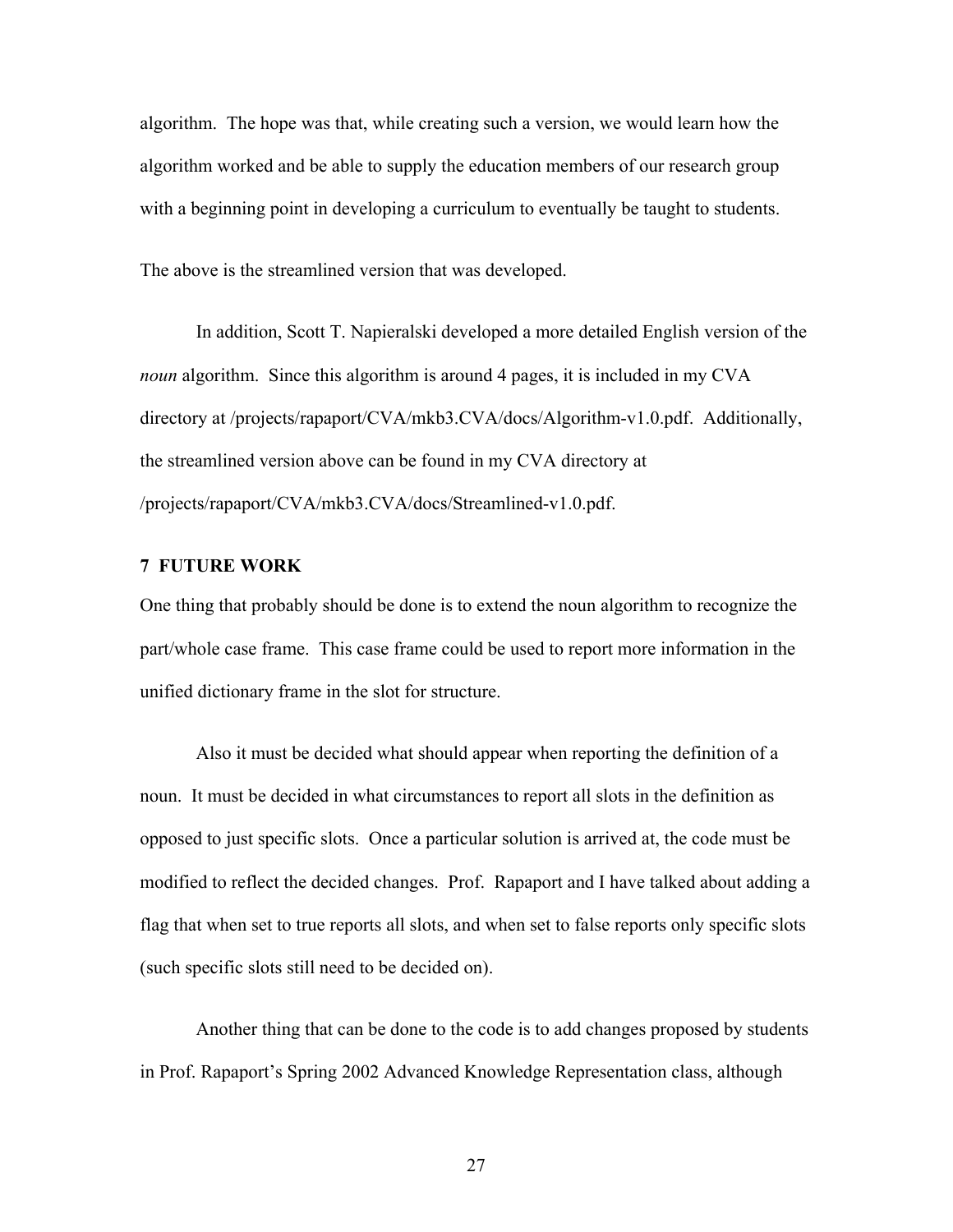various research must be performed to justify these changes made to the algorithm.

Next, the Lisp setq's described above in Section 4 must be changed to Lisp let's to turn global variables to local variables. The reasons are described above, although the more I've discussed such changes with Prof. Rapaport, the more we think that it may be more practical to completely rewrite the *noun* algorithm. There seem to be a variety of errors we are experiencing and a lack of style and efficiency in the current algorithm. By continuing to work on this, with the hope of further enhancing it, we may be compounding the errors already present. So it is my opinion that the algorithm should be rewritten if so chosen by Prof. Rapaport, and the above changes in this Section could be built in from scratch.

Another important thing that must be done is resurrect SNePSwD from the dead. It appears from my conversation with Prof. Rapaport, and reading Hunt and Koplas 1998 that a particular problem with trying to get SNePSwD back and running was the new updated version of Allegro Common Lisp. That is all the information I have found to give on trying to get SNePSwD up and running again. This is important, since, in order to test some of the verb demos in Ehrlich 1995, we must get the belief revision up and running once again. Although, if we chose to rewrite the algorithm, it **would** be more practical to try to incorporate a new belief revision system currently being worked on by Fran Johnson in our department (under the guidance of Prof. Stuart Shapiro) instead of using ancient ones.

In addition, the outnet and innet problem described in Section 5 should be discussed and shown to Prof. Stuart Shapiro. Hopefully, this problem can be resolved